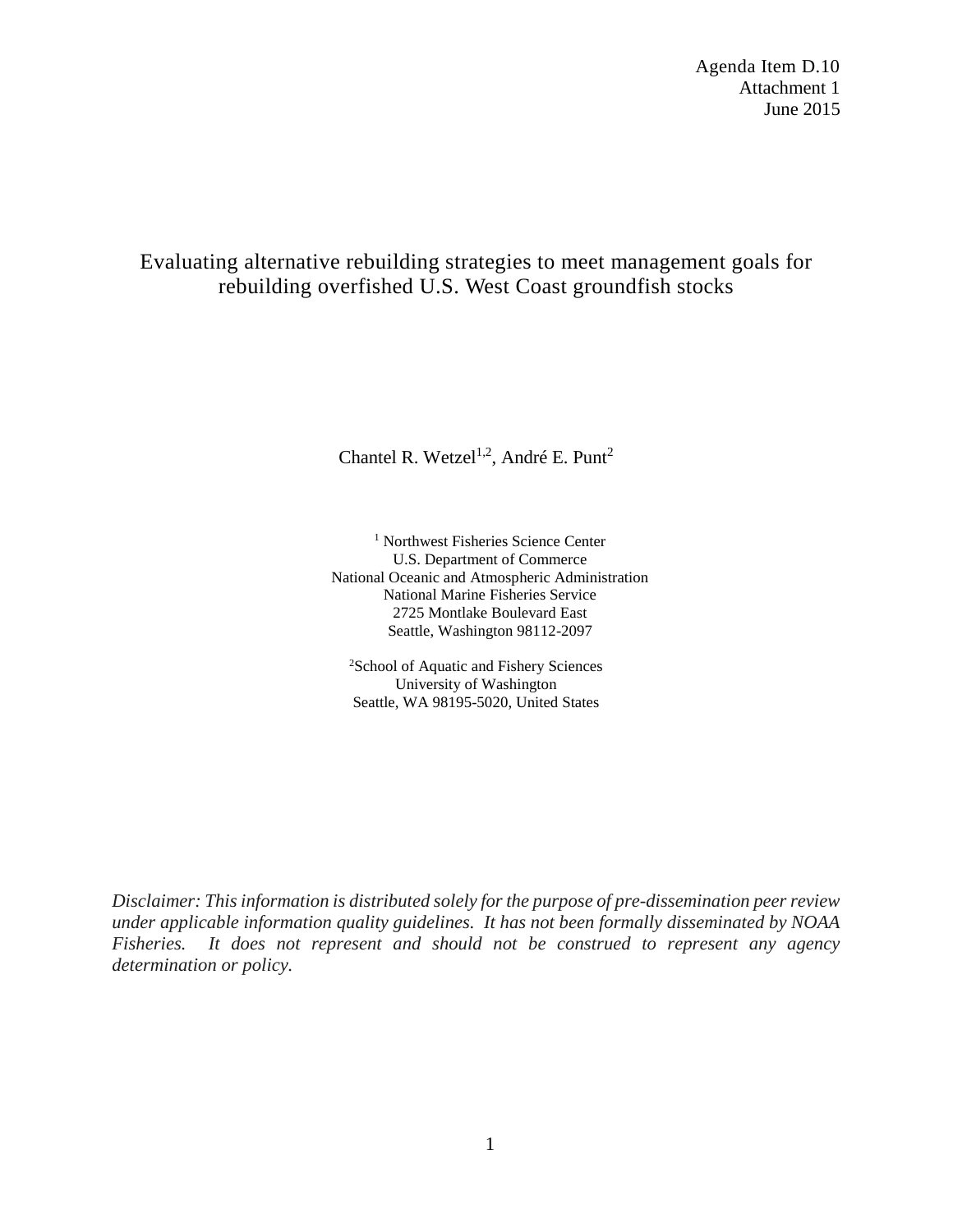### **Introduction**

Federal fisheries within the U.S. are mandated by the Magnuson-Stevens Fishery Conservation and Management Act (MSA) and the Sustainable Fisheries Act (SFA) to be managed in a sustainable manner that optimizes yield, while preventing overfishing, rebuilding overfished stocks to target levels, and preventing stocks from falling into overfished states (to the extent that is possible). Fishery managers are required to set sustainable target stock abundances to manage to, along with stock abundance limits below which the stock would be determined to be overfished. Overfished stocks are required to be rebuilt to the target stock size within 10 years, except in cases when life-history or environmental conditions prevent rebuilding within that timeframe (SFA 1996).

The U.S. west coast has a high diversity of groundfish life-history characteristics, ranging from shorter-lived flatfish species to long-lived rockfish species that can live 100+ years. The Pacific Fishery Management Council (PFMC) is tasked with managing the diverse federal fisheries off the U.S. west coast. The groundfish fishery management plan (FMP) includes 90+ species (PFMC 2011) that are primarily comprised of flatfish, roundfish, and rockfish species. Currently, seven stocks within the West Coast groundfish FMP are declared overfished (PFMC 2014a). The SFA mandates that a rebuilding plan be implemented for each of these overfished stocks, allowing for recovery to the level of spawning biomass that results in maximum sustainable yield  $(B_{\text{MSY}})$ .

The National Marine Fisheries Service provided guidelines for rebuilding overfished stocks (Federal Register 1998). A rebuilding plan is required to define the following components for rebuilding; the target year for rebuilding  $(T_{TARGE})$ , the minimum amount of time that would allow rebuilding in the absence of fishing  $(T_{MIN})$ , and the maximum amount of time allowed for rebuilding the stock  $(T_{MAX})$ . The guidelines dictate that if  $T_{MIN}$  is less than 10 years, then the stock must be rebuilt within 10 years (e.g.  $T_{MAX} \le 10$  years), but if the stock is unable to rebuild within 10 years (e.g.  $T_{MIN} > 10$  years) then the upper limit for rebuilding ( $T_{MAX}$ ) may not be more than  $T<sub>MIN</sub>$  plus one mean generation time. The target year for rebuilding  $(T<sub>TARGE</sub>)$  must fall between T<sub>MIN</sub> and T<sub>MAX</sub>.

Projections are conducted based on a range of fishing mortality rates expressed in terms of Spawning Potential Ratios (SPR) to determine a  $T_{\text{TARGE}}$  for rebuilding which reflects a probability of rebuilding ( $P_{\text{INT}}$ ) by  $T_{\text{MAX}}$ . The probability value for the rebuilding plan is selected by the PFMC. However, the value should be  $\geq$  0.50, indicating a selected SPR value that would result in at least a 50% probability of rebuilding by  $T_{TARGE}$ . The results from the projections over a range of harvest rates and realized stock dynamics (process error modeled using recruitment deviations, although other sources of uncertainty could be considered) represent a "rebuilding analysis". The rebuilding analysis provides the scientific guidance for the targets and the harvest rates for the rebuilding plan.

During rebuilding managers generally prefer a strategy allowing for minimal revisions to the rebuilding plan (for ease of application), while still meeting the rebuilding targets. Continuity between rebuilding analyses also allows fishery stakeholders to plan accordingly during the rebuilding period. Punt and Ralston (2007) conducted a Management Strategy Evaluation (MSE) that evaluated the performance of several alternative Rebuilding Revision Rules, the method for assessing rebuilding progress and guideline for adjusting rebuilding plans based upon changes in stock status. While this analysis was useful for managers, it evaluated rebuilding only for overfished rockfish. This work provides an updated MSE that considers some of the life-history types that are encountered on the West Coast. Four alternative rebuilding strategies are presented here (which include the current status quo rebuilding approach) along with model runs that explore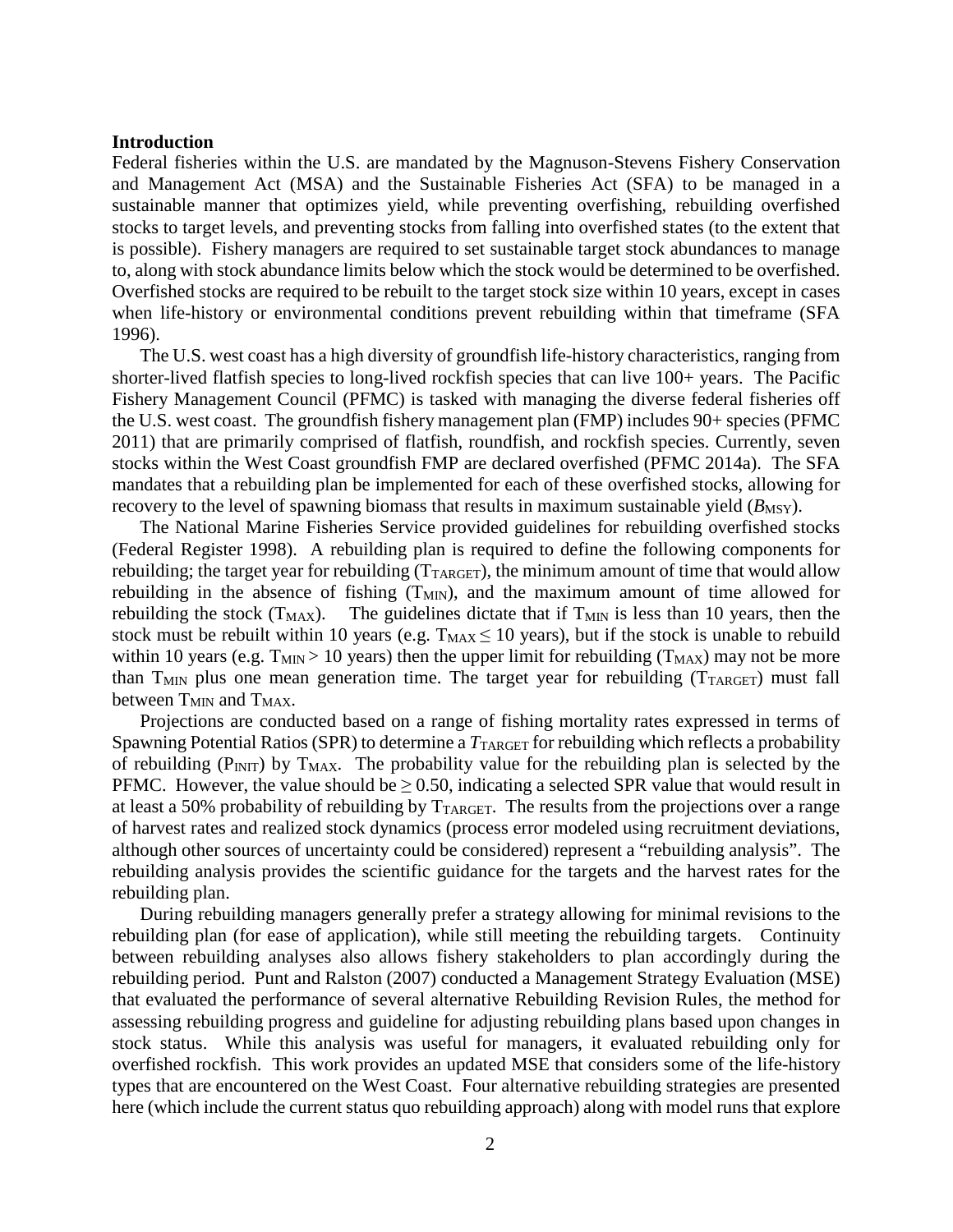sensitivity to specific assumptions. The performance of each strategy was evaluated relative to the goals of rebuilding the stock with minimal changes during the rebuilding period, of rebuilding by T<sub>MAX</sub>, and the average catch obtained over a fixed portion of the rebuilding period.

### **Materials and Methods**

#### *General approach*

Four life-history types that are common to U.S. west coast groundfish were simulated; a shortlived flatfish, a short-lived roundfish, a medium-lived rockfish and a long-lived rockfish (Table 1). Each simulated population was modeled using an age-structured model. An annual index of abundance was observed with error, and age composition data were collected for selected years, and used to estimate population size and catch. If a stock was estimated to be below the corresponding Minimum Stock Size Threshold (MSST) as defined given its life-history for the first time (not currently under a rebuilding plan), the estimated catch was modified to reflect a rebuilding plan which estimates an SPR rate that results in a probability of recovery at a specific future point in time. The catches were then applied to the simulated stock. The data generation, catch estimation and stock updating were conducted in an iterative fashion for a specified number of years based on life-history that would allow for recovery to target biomass levels under a variety of conditions (flatfish and roundfish, 50 years; medium-lived rockfish, 75 years; long-lived rockfish, 125 years) (Fig. 1).

#### *The operating model*

The numbers-at-age at the start of the year are computed as:

$$
N_{t+1,\gamma,a} = \begin{cases} 0.5R_t & \text{if } a = 1\\ N_{t,\gamma,a-1}e^{-(M_{\gamma} + S_{\gamma,a}F_t)} & \text{if } 1 \le a < A-1\\ N_{t,\gamma,A-1}e^{-(M_{\gamma} + S_{\gamma,A-1}F_t)} + N_{t,\gamma,A}e^{-(M_{\gamma} + S_{\gamma,A}F_t)} & \text{if } a = A \end{cases}
$$
(1)

where  $N_{t+1, \gamma, a}$  is the number of fish of gender  $\gamma$  and age *a* for year *t*,  $R_t$  is the number of age-0 animals at the start of year *t*,  $S_{\gamma,a}$  is the selectivity by gender and age, *A* is the plus group,  $F_t$  is the instantaneous fishing mortality rate during year *t*, and  $M<sub>y</sub>$  is the instantaneous rate of natural mortality of gender  $\gamma$ .

The number of age-0 fish is related to spawning biomass according to the Beverton-Holt stock recruitment relationship:

$$
R_{t} = \frac{4hR_{0}SB_{t}}{SB_{0}(1-h) + SB_{t}(5h-1)}e^{-0.5\sigma_{R}^{2} + \tilde{R}_{t}} \quad \tilde{R}_{t} \sim N(0;\sigma_{R}^{2})
$$
(2)

where  $SB_t$  is the spawning biomass at the start of the spawning season in year *t*,  $\sigma_R$  is the standard deviation of recruitment in log space, and *h* is the recruitment compensation (also known as steepness).

A non-equilibrium starting condition was created by applying equations (1) and (2) for the number of years equal to the maximum age for each life-history prior to the start of fishing with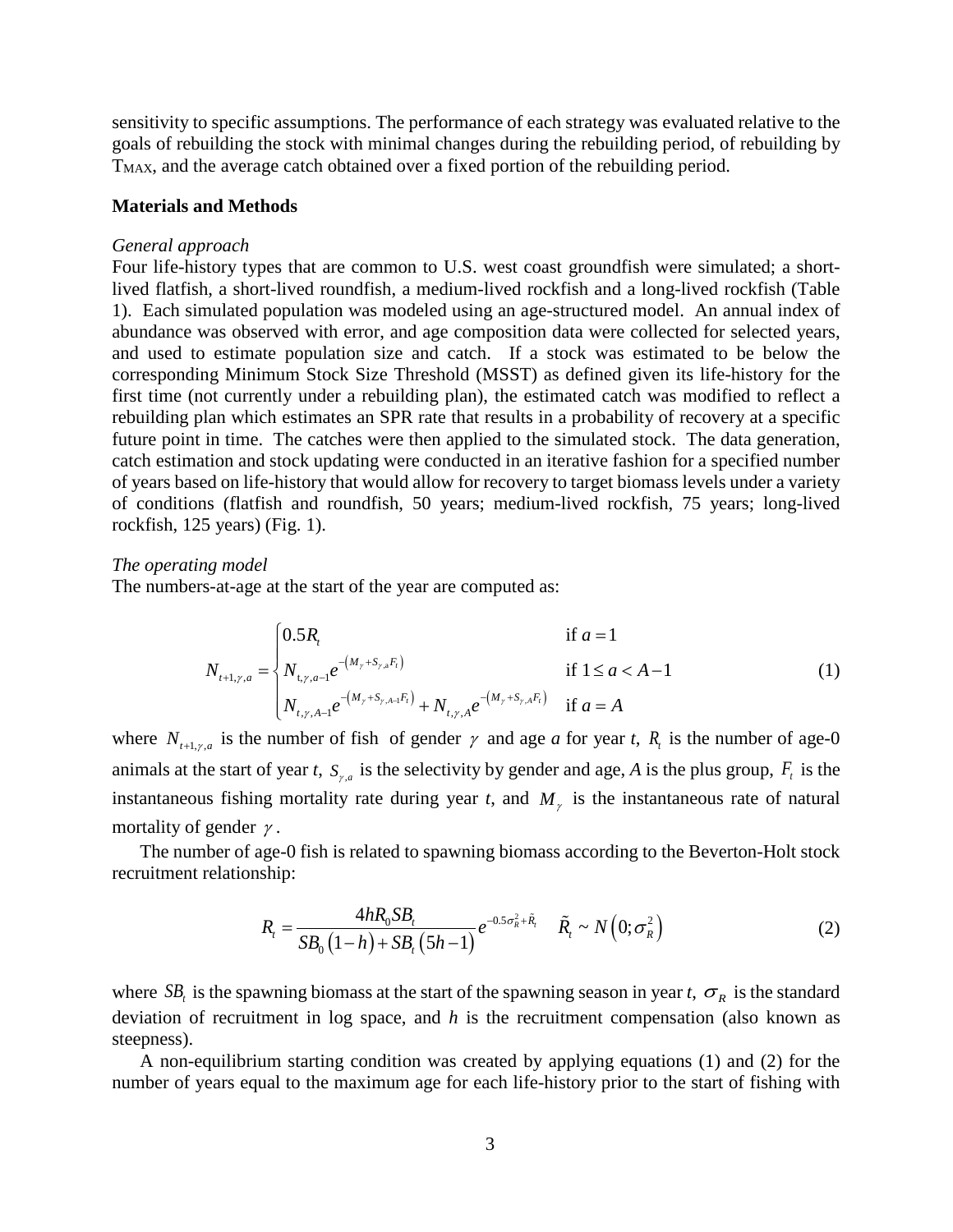variation in recruitment and  $F = 0$ . The initial period of the fishery operated for 50 years, with the catch of fish of gender  $\gamma$  and age *a* during year *t* in numbers determined by:

$$
C_{t,\gamma,a} = \frac{S_{\gamma,a}F_t}{M_{\gamma} + S_{\gamma,a}F_t} N_{t,\gamma,a} \left(1 - e^{-M_{\gamma} - S_{\gamma,a}F_t}\right)
$$
(3)

A linearly increasing historical (years 1-50) fishing mortality was applied such that the populations were in an overfished state, based on the corresponding PFMC minimum biomass threshold levels for each life-history type, at the time of the first assessment in year 50. The depletion levels for each of the life-histories in year 50 are given in Table 1.

Each population was assessed for the first time at the start of year 50. An annual survey index of abundance and age-composition data ( $N = 100$ ) from the survey and the fishery were available for 20 years prior to the first assessment and catches were known without error for all years. The relative stock size was estimated and the resulting catches (determined by the estimation method or the rebuilding plan depending upon the estimated stock status) were removed from the population, and an index of abundance along with age composition data were generated until the next assessment.

#### *The estimation method*

Stock Synthesis (SS) (Methot and Wetzel 2013), an integrated statistical catch-at-age model, was applied to assess the simulated stocks. Growth, natural mortality, and steepness of the Beverton-Holt stock recruit relationship in each assessment were taken from the simulation model (i.e. known without error). *R0*, annual recruitment deviations, initial age-structure deviations, and the selectivity parameters for both the survey and the fishery were estimated. The relative stock status and the forecasted catches were also estimated according to the West Coast groundfish harvest control rule (rockfish and roundfish 40-10; flatfish 25-5).

Based on the estimated relative stock status, one of a possible three actions was performed; 1) if the relative stock status was estimated to be below the MSST as defined by the PFMC by lifehistory type (flatfish 0.125; rockfish and roundfish 0.25) for the first time, a rebuilding analysis was performed which defined the initial rebuilding plan for the stock, setting a rebuilding harvest level associated with the pre-defined probability of rebuilding by a target year, 2) if the stock was already under a rebuilding plan and estimated to not yet be rebuilt, a rebuilding analysis was conducted to evaluate the current probability of rebuilding by a pre-specified year, or 3) if the stock was under a rebuilding plan and the relative stock status was estimated above the biomass target level, the stock was declared rebuilt and catches were determined by SS under the default harvest control rule.

#### *Data generation*

The observation model was used to generate an index of abundance. The expected biomass available for observation during each year *t* is:

$$
\tilde{B}_t = \sum_{\gamma} \sum_{a=1}^A w_{\gamma,a} S_{s,\gamma,a} N_{t,\gamma,a} e^{-0.5(M_{\gamma} + S_{f,\gamma,a} F_t)}
$$
(4)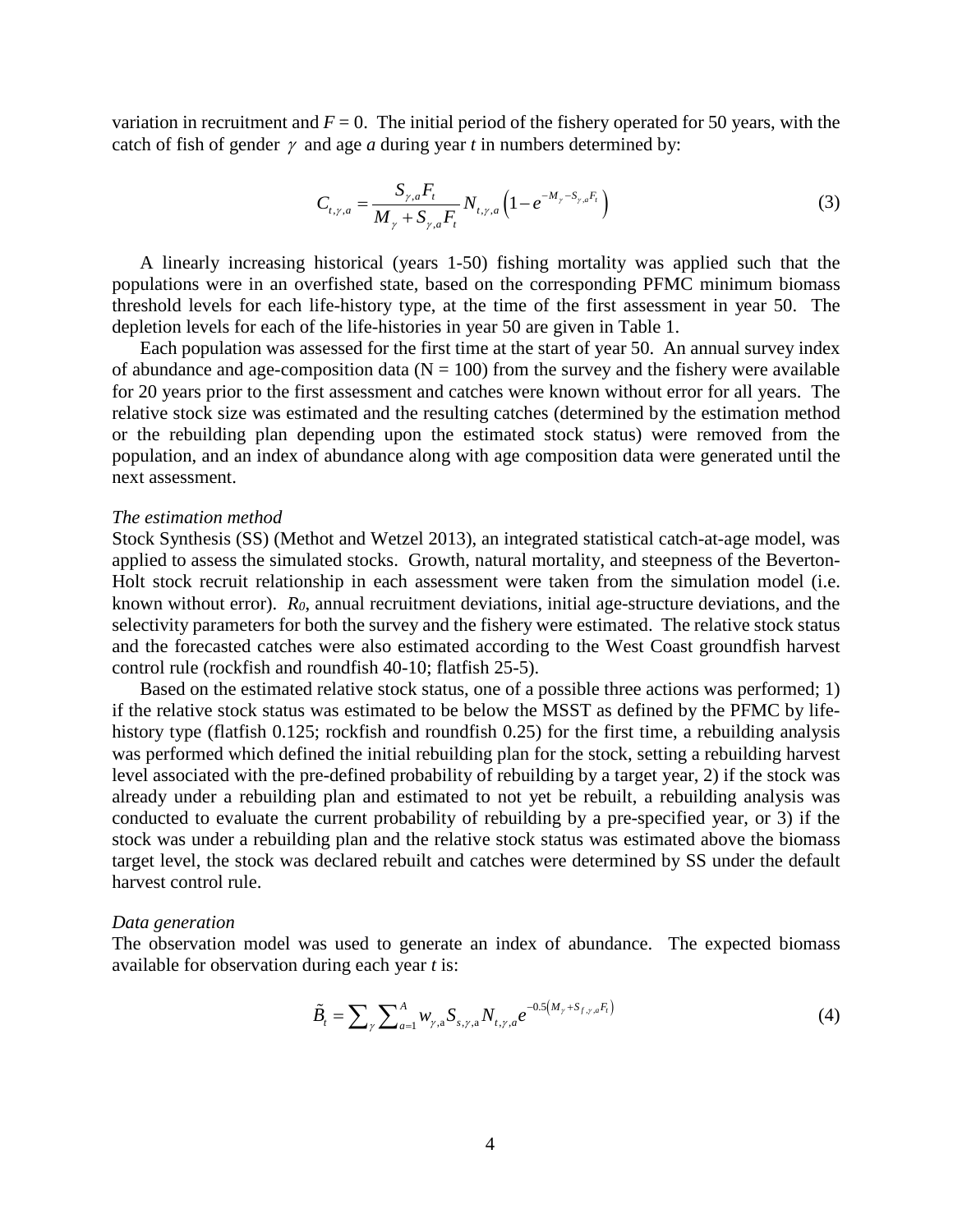where  $w_{\gamma a}$  is the average weight by sex at age *a*, and  $S_{\gamma \gamma a}$  is the selectivity for the survey or fishery (*f* fishery and *s* survey) by sex and age *a*. The observed survey biomass is related to the available population according to:

$$
I_t = Q\widetilde{B}_t e^{\varepsilon_t^s \frac{\sigma_s^2}{2}} \quad \varepsilon_t^s \sim N\left(0, \sigma_s^2\right) \tag{5}
$$

where *Q* is the catchability coefficient for the survey (equal to 1), and  $\sigma_s$  is the standard deviation of the survey catchability in log space (see Table 1). The observed age composition data for the fishery and survey catch were assumed to be multinomially distributed and were sampled without error.

### *Rebuilding Analyses*

The approach to rebuilding analyses can vary by region (National Research Council 2013). The process implemented here was based on the current practice for rebuilding plans and analyses for U.S west coast groundfish initially described by Punt and Ralston (2007):

- 1. The virgin biomass level,  $B_0$ , was calculated by multiplying the virgin recruitment  $(R_0)$ from the assessment.
- 2. Future recruitment was generated based using a Beverton-Holt stock-recruitment relationship.
- 3. The minimum time to rebuild  $(T_{MIN})$  to the management target relative stock size with pre-defined probability of recovery  $(P_{INT})$  in the absence of fishing was determined by projecting forward the population from the estimated age-structure from the year the stock was declared overfished 100 times.  $T<sub>MIN</sub>$  was defined as the year the median of the distribution for the relative stock size was greater than the management target (flatfish:  $0.25B_0$ , rockfish and roundfish:  $0.40B_0$ ).
- 4. The maximum time to rebuild  $(T_{MAX})$  was defined relative to  $T_{MIN}$ . If  $T_{MIN}$  was less 10 years then  $T_{MAX}$  equals 10 years. However, if  $T_{MIN}$  was great than 10 years then  $T_{MAX}$ was defined as  $T<sub>MIN</sub>$  plus one mean generation.
- 5. The target year to rebuild  $(T_{TARGE})$  was determined by a pre-specified probability  $(P_{INT})$  of recovery based on projecting the population forward 100 times with alternative SPR values from the age-structure of the population from the current year.

The first time a stock was estimated to be below the MSST, the stock was declared overfished and a rebuilding analysis was performed. The initial rebuilding analysis determined the parameters for the Rebuilding Plan ( $T_{MIN}$ ,  $T_{MAX}$ ,  $T_{TARGE}$ , and SPR harvest rate). The subsequent year's catches were determined by the SPR value that corresponded with the selected probability of recovery by T<sub>MAX</sub>. The simulated stock was then projected forward for a set number of years, reassessed, and if the stock was estimated to not be rebuilt, a new rebuilding analysis was performed (Fig 2).

The subsequent rebuilding analysis evaluated four questions; 1) would the stock rebuild by TTARGET with a probability greater than a pre-specified minimum probability by applying the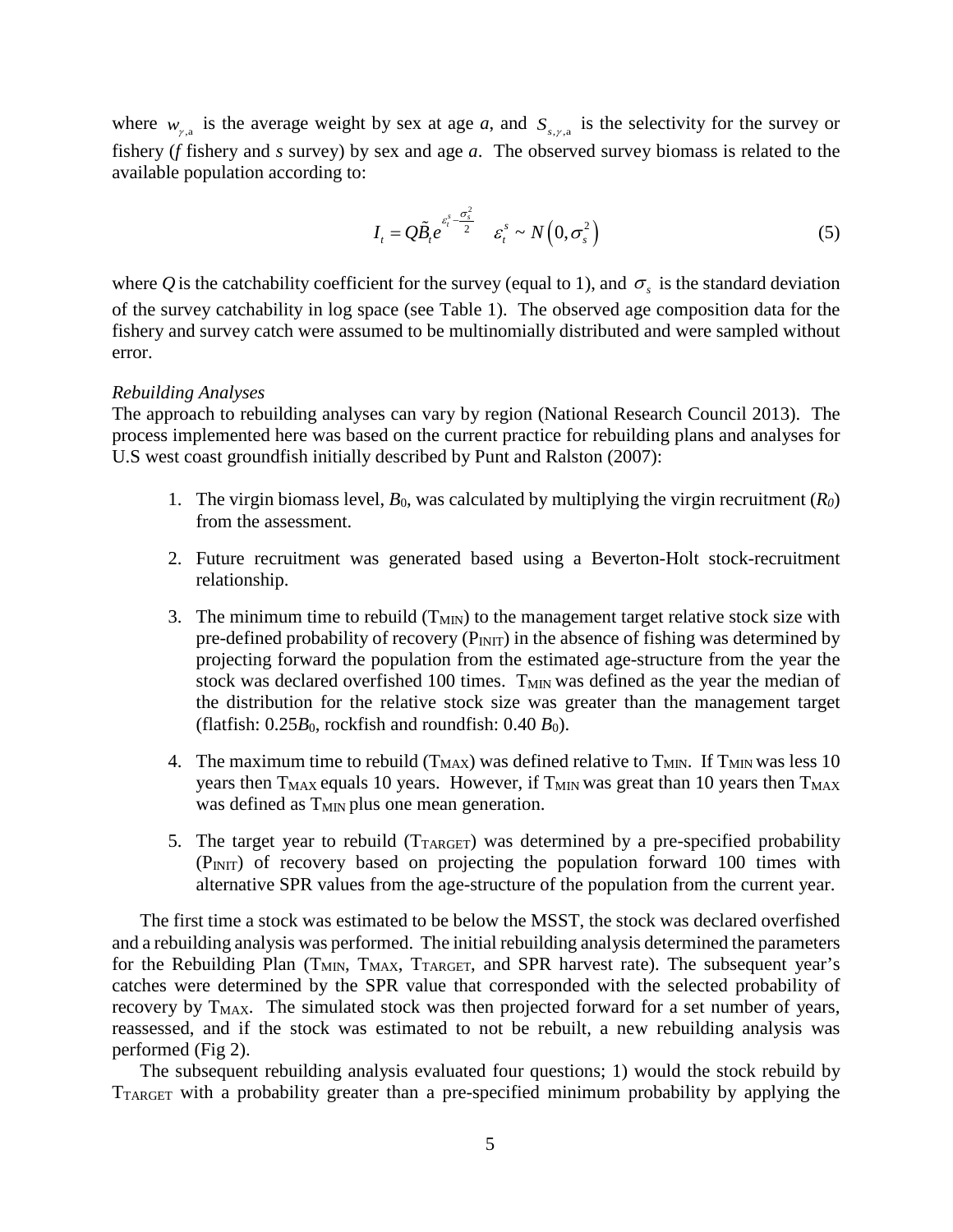Rebuilding Plan SPR harvest rate, 2) if no, was there a SPR harvest rate that would result in rebuilding by  $T_{TARGET}$ , 3) if no, was the stock able to rebuild if  $T_{TARGET}$  was changed to equal  $T_{MAX}$ with any SPR harvest rate, and 4) if there was an SPR harvest rate that met one of the above conditions, was the resulting catch greater than 50% of the previous year's catch? When none of the first three criteria could be met, or when the fourth criterion was not met, the Rebuilding Plan was determined to be insufficient to rebuild the stock and the Rebuilding Plan was 'rebooted' were a new analysis estimated new T<sub>MIN</sub>, T<sub>MAX</sub>, T<sub>TARGET</sub>, and SPR harvest rate values. Additionally, the SPR harvest rate was not allowed to decrease (representing a more aggressive harvest strategy) between analyses and the potential reboots.

## *Rebuilding revision rules*

The value for the probability of recovery by  $T_{TARGE}$  is selected by the PFMC. The current guideline from the council is that the initial rebuilding plan will select an SPR harvest rate that results in probability of recovery by  $T_{TARGET} \ge 50\%$  (P<sub>INIT</sub>, although it has often been set much higher [PFMC 2014b]). The subsequent rebuilding analyses conducted during rebuilding evaluate whether the current SPR harvest rate is predicted to result in at least a 50% probability ( $P_{TARGE}$ ) of rebuilding by  $T_{TARGE}$ . If the probability of recovery to  $T_{TARGE}$  with the current SPR harvest rate falls below 50%, the current council guidelines require that the SPR harvest rate be adjusted to a value that corresponds to a 50% probability of recovery. This work evaluated alternative threshold probability values for rebuilding revisions (See *Alternative Rebuilding Rules*).

## *Alternative Rebuilding Rules*

The following scenarios were simulated to examine the performance of alternative rebuilding rules:

- 1. "Status Quo" The status quo scenario assumed the current rebuilding rules as applied by the PFMC for rebuilding West Coast groundfish stocks. The initial rebuilding plan SPR harvest rate determined based on the calculated  $T_{TARGE}$  given  $P_{\text{INIT}} = 0.60$  for rebuilding and the estimated SPR harvest rate was adjusted in the subsequent analyses while the stock was rebuilding if the probability of rebuilding fell below  $0.50$  ( $P_{TARGET}$ ). The stock was projected 4 years, assessed and if the stock was still below B<sub>MSY</sub> a new rebuilding analysis was performed. Depending upon rebuilding progress predicted catches could change substantially between analyses. The lower and upper limits of the change to catches were 50% and 120% of the previous analyses' last catch. This was done by either lowering the future catches produced by the new rebuilding analyses when predicted catches exceeded the upper bound or changing the  $T_{\text{TARGE}}$  to  $T_{\text{MAX}}$  or 'rebooting' the rebuilding plan (calculate new  $T_{\text{TARGE}}$  and  $T_{MAX}$ ) when the lower bound was not met.
- 2. "Flexible Rebuilding" The initial rebuilding plan SPR harvest rate determined based on the calculated  $T_{TARGE}$  given  $P_{INT} = 0.60$ . The estimated SPR harvest rate was adjusted (upwards) in the subsequent analyses to a SPR harvest rate that would rebuild by  $T_{TARGET}$  given a  $P_{TARGET}$  $= 0.50$  if the probability of rebuilding fell below 0.40 ( $P_{TARGET}$ ).
- 3. "Risk Averse Rebuilding" The initial rebuilding plan SPR harvest rate was determined based on  $P_{INT} = 0.75$  for rebuilding by  $T_{MAX}$ . The estimated SPR harvest rate was adjusted (upwards) in the subsequent analyses to a SPR harvest rate that would rebuild by  $T_{TARGE}$  give a  $P_{TARGE}$  $= 0.60$  if the probability of rebuilding fell below 0.60 (PTARGET).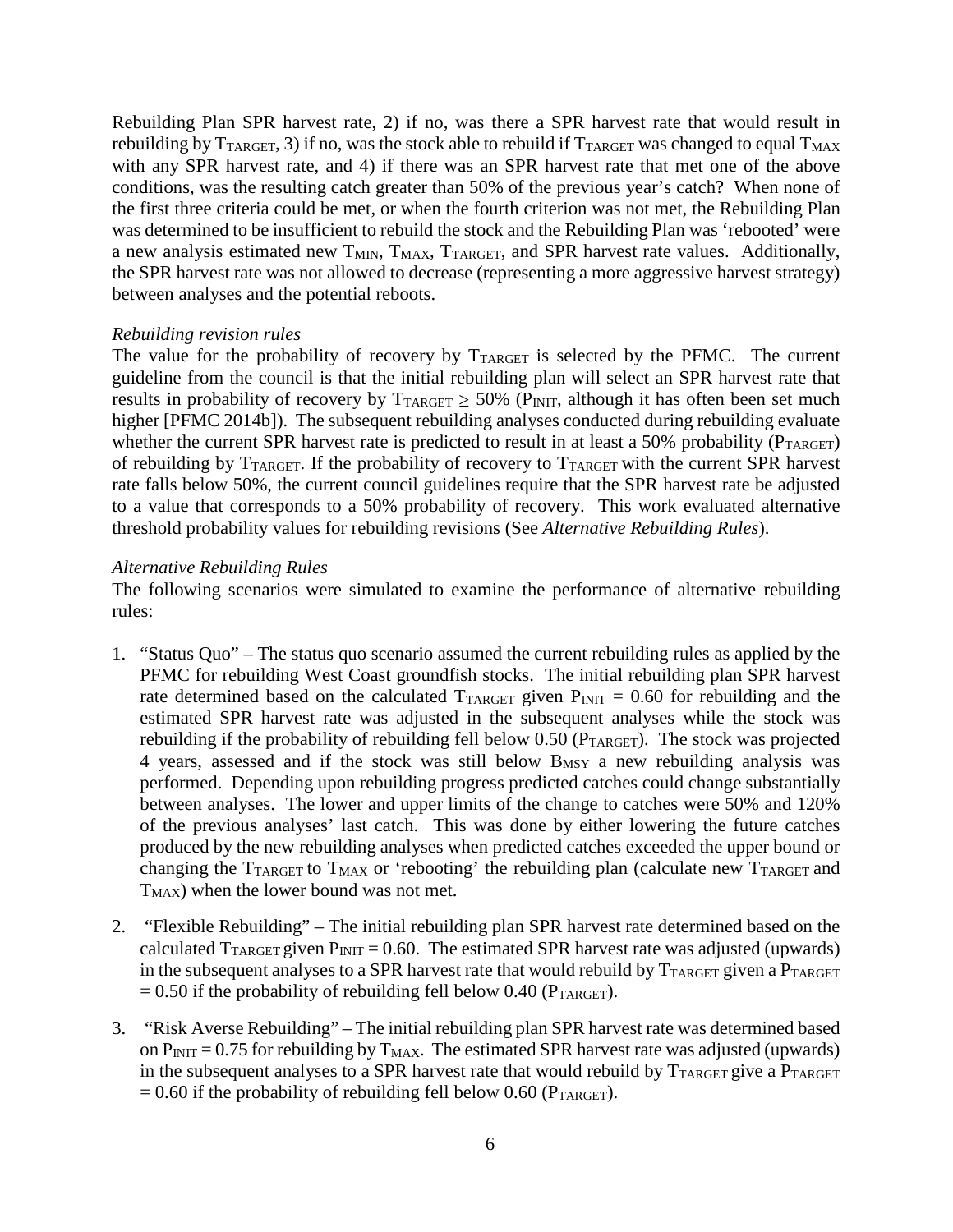4. "Fixed Rebuilding" – The initial rebuilding plan SPR harvest rate was determined based on  $P_{\text{INIT}} = 0.60$  for rebuilding by  $T_{\text{TMAX}}$ . The SPR harvest rate was not updated while the stock was under rebuilding prior to  $T_{\text{TARGE}}$ . If the stock had failed to rebuild by  $T_{\text{TARGE}}$  the SPR harvest rate was set equal to either 75% of the SPR<sub>PROXY</sub> value (flatfish: SPR<sub>30%</sub>, roundfish and rockfish: SPR<sub>50%</sub>) or remained at the rebuilding SPR harvest rate depending on which value was higher until the stock rebuilt.

# *Sensitivities*

A number of alternative sensitivities were performed to evaluate the performance rebuilding strategies to specific assumptions. All scenarios below retain the specifications of the "Status Quo" scenario (except the 2.a "Flexible Rebuilding –Assessment Frequency" scenario), except for the listed revisions:

- 1.a "Natural Mortality" The natural mortality rate was misspecified in the first assessment and for subsequent assessment years that were less than half the estimated time to rebuild the stock determined by the initial rebuilding plan. The natural mortality rate was set to 10% higher than the true value. The natural mortality value was updated to the true value for assessments that occurred after half of the timeframe to the T<sub>TARGET</sub> estimated by the initial rebuilding plan.
- 1.b "Steepness" The steepness parameter was misspecified in the first assessment and for subsequent assessment years that were less than half the estimated time to rebuild the stock determined by the initial rebuilding plan. The steepness parameter was set to 10% higher than the true value. The steepness parameter was updated to the true operating model value for assessments that occurred after half of the timeframe to the TTARGET estimated by the initial rebuilding plan.
- 1.c "Underestimation of Historical Catch" The historical catch prior to the stock being declared overfished was underestimated. The assessment method assumed only 80% of the true removals of the historical catch for years 1-49 for the entire rebuilding period. All catches during rebuilding were known without error.
- 1.d "No Rebuilding Catch Restrictions" The limitations applied to the upward or downward change in catches between rebuilding plans were eliminated. The catch was set equal to the amount set by the rebuilding analyses.
- 1.e "Status Quo Assessment Frequency" The initial rebuilding plan SPR harvest rate determined based on  $P_{INT} = 0.60$  for rebuilding by  $T_{MAX}$ . The estimated SPR harvest rate was adjusted (upwards) in the subsequent analyses to a SPR harvest rate that would rebuild by TTARGET give a PTARGET = 0.50 if the probability of rebuilding fell below 0.50 (PTARGET). The stock was projected either 2 or 8 years (2; flatfish and roundfish, 8; medium-lived rockfish and long-lived rockfish), assessed, and if the stock was still overfished, a new rebuilding analysis performed
- 2.a "Flexible Rebuilding Assessment Frequency" The initial rebuilding plan SPR harvest rate determined based on  $P_{INT} = 0.60$  for rebuilding by  $T_{MAX}$ . The estimated SPR harvest rate was adjusted (upwards) in the subsequent analyses to a SPR harvest rate that would rebuild by T<sub>TARGET</sub> give a  $P_{TARGET} = 0.50$  if the probability of rebuilding fell below 0.40 ( $P_{TARGET}$ ). The stock was projected either 2 or 8 years (2; flatfish and roundfish, 8; medium-lived rockfish and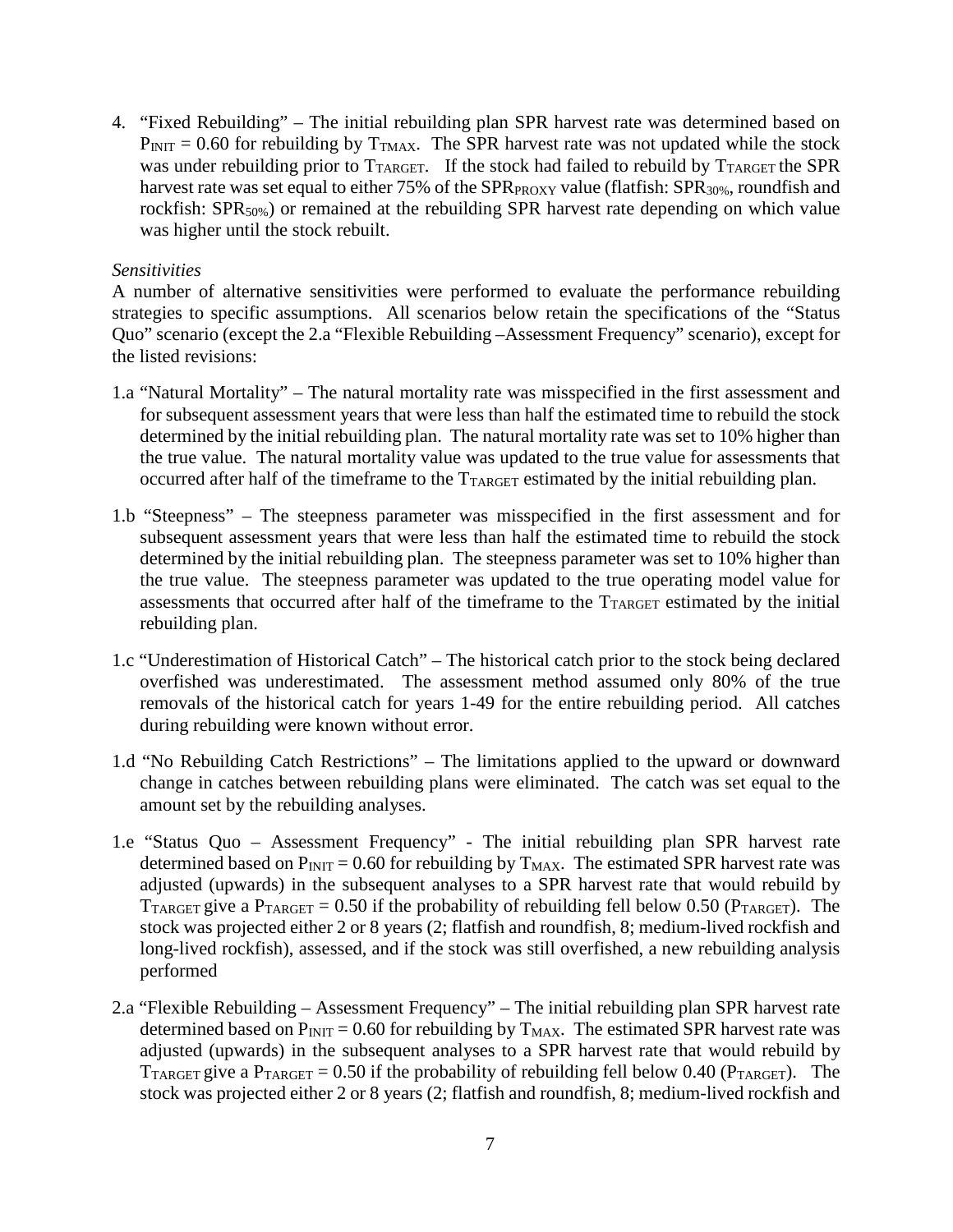long-lived rockfish), assessed, and if the stock was still overfished, a new rebuilding analysis performed

#### *Performance measures*

The following seven performance metrics were used to evaluate each alternative rebuilding strategy:

- 1. The number of SPR harvest rate changes during rebuilding,
- 2. The number of times the  $T_{TARGE}$  value was changed,
- 3. The number of times a rebuilding plan failed to recover the stock, requiring a new rebuilding plan (termed "reboot"),
- 4. A measure of the variability of the catches (abbreviation AAV), defined as:

$$
AAV = 100 \frac{\sum_{y} |c_y - c_{y+1}|}{\sum_{y} c_y} \tag{6}
$$

where  $C_v$  is the catch during year *y*,

- 5. The average catch during a set number of years when the resource was under a rebuilding plan (flatfish 5, roundfish 10, medium-lived rockfish 25, and long-lived rockfish 50 years),
- 6. The "rebuilding ratio", the ratio of the number of years before the stock was assessed to be rebuilt divided by the number of years that it was expected that rebuilding would take place by the original rebuilding plan, and
- 7. The relative error about the number of years to rebuild the stock and the rebuilding ratio. The relative error was calculated as:

$$
RE = \frac{E - T}{T} \tag{7}
$$

where  $E$  is the estimated number of years to rebuild the stock from the assessment model and *T* is the true number of years it took the stock to rebuild the population based on the operating model. The relative error of the rebuilding ratio was calculated in a similar fashion using the estimated rebuilding ratio relative to the true rebuilding ratio from the operating model.

### **Results**

Each of the four rebuilding strategies evaluated led to rebuilt stocks for all life-histories (Fig. 3- 10). However, there were differences observed in the performance metrics across the strategies by life-history type. The performance metrics for the Status Quo and the Flexible rebuilding strategy were nearly identical for the flatfish and roundfish life-histories (Tables 2-5). The shorter rebuilding times based upon the faster dynamics of each of these life-histories allowed only limited frequency of the lower  $P_{TARGE}$  associated with the Flexible strategy being applied. However, the slower dynamics and longer rebuilding periods associated with rockfishes led to differences in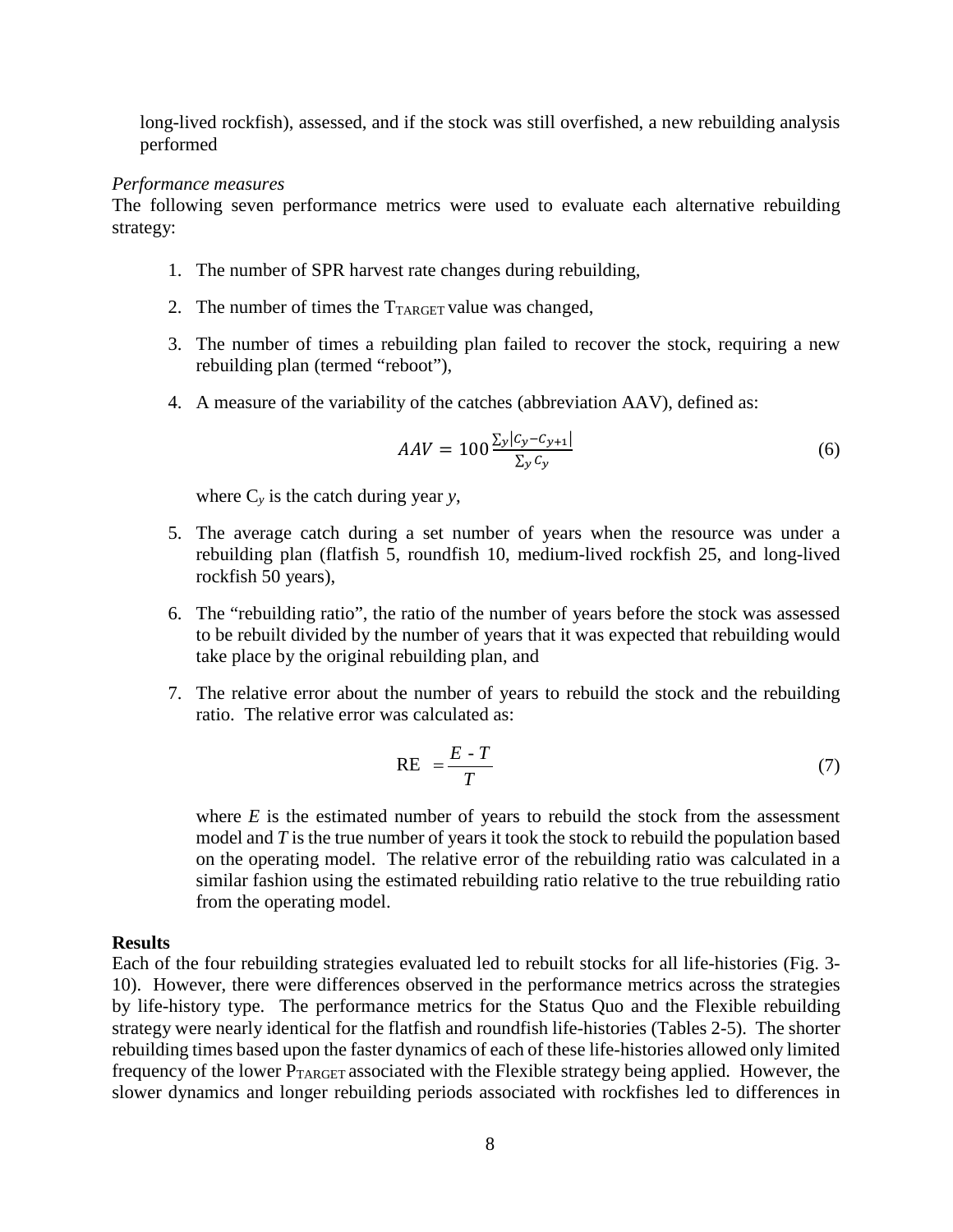results between the Status Quo and the Flexible rebuilding strategies (Tables 6-9). Implementing a lower threshold PTARGET resulted in fewer SPR updates during rebuilding for the two rockfishes (median SPR changes - Status Quo: 3, Flexible: 1). The average catch across simulations did not vary greatly between strategies and the Status Quo and Flexible rebuilding strategies resulted in nearly identical rebuilding times for the medium- and long-lived rockfish life-histories.

The Risk Averse rebuilding strategy resulted in approximately a 10% faster rebuilding time relative to the Status Quo strategy for each of the life-history types (Tables 2-9). However, the average catch over the fixed period for each life-history was approximately 10% lower than the average catches from the Status Quo rebuilding strategy. The higher  $P_{TARGET}$  value resulted in an increased number of SPR changes for both the rockfish life-histories, but did not result in a median increase in the number of SPR changes for the flatfish or roundfish life-histories for the Risk Averse strategy.

The Fixed rebuilding strategy resulted in a slightly lower average catch but stocks rebuilt quicker relative to the Status Quo strategy for the rockfish and the roundfish life-histories (Tables 4-9). Across life-histories, the Fixed rebuilding strategy, rebuilt the stock by  $T_{TARGET}$  or earlier in the majority of simulations, with only 7% (flatfish), 27% (roundfish), 18% (medium-lived rockfish), and 3% (long-lived rockfish) of the simulations requiring adjustments to the SPR harvest rate due to not rebuilding by the initial target year.

The sensitivity runs that examined assessment frequency for the Status Quo and the Flexible rebuilding strategy resulted in similar median rebuilding times with either the same or fewer changes to the SPR harvest rate during rebuilding relative to the base strategies (Status Quo or Flexible, with assessments every  $4<sup>th</sup>$  year) for the medium- and long-lived rockfish life-histories (Tables 6-9). Reducing the frequency of assessment for the rockfishes from every  $4<sup>th</sup>$  to  $8<sup>th</sup>$  year also resulted in a higher average catch for the first 25 years of rebuilding for the medium-lived rockfish. However, increasing the assessment frequency for the fast dynamic life-histories (flatfish and roundfish) from every  $4<sup>th</sup>$  to every  $2<sup>nd</sup>$  year resulted in lower average catches during rebuilding with a larger range of SPR changes, and did not rebuild in shorter periods relative to each of the base strategies (Tables 2-5).

Both sensitivities that examined the impact of parameter misspecification, natural mortality (Error in M) and steepness (Error in h), resulted in an increase in the median times the SPR harvest rate needed to be changed to attempt to rebuild by  $T_{TARGE}$  for all life-histories relative to the Status Quo strategy (Tables 2, 4, 6, and 8). Across life-histories each of these sensitivities resulted in rebuilding plans that on average required adjustments to  $T_{TARGE}$  and ultimately a median behavior of failing to rebuild the stock by  $T_{MAX}$  (Tables 2, 4, 6, and 8). However, the median time to rebuild did not differ greatly from the Status Quo median times (Tables 3, 5, 7, and 9). This unexpected result occurred due to the constraint preventing a decrease in the SPR harvest rate (an increase in harvest) between the failed and the new rebuilding plans. This constraint ensured that although the stock was allowed to have an extended period to rebuild the harvest could not increase, and led to similar rebuilding times relative to the Status Quo strategy.

Underestimating historical catch (Error in Historical Catch) resulted in negatively biased estimates of  $SB_0$  and spawning biomass for all life-histories (Figs 3, 5, 7, and 9). The assessment method estimated lower stock sizes given the underestimated removals from the stock in order to fit the index of abundance used to inform relative stock status. The underestimation of  $SB_0$ impacted the rebuilding plan projections, resulting in lower average harvest during rebuilding relative to the Status Quo strategy (Tables 2, 4, 6, and 8). Also, the negatively biased estimates of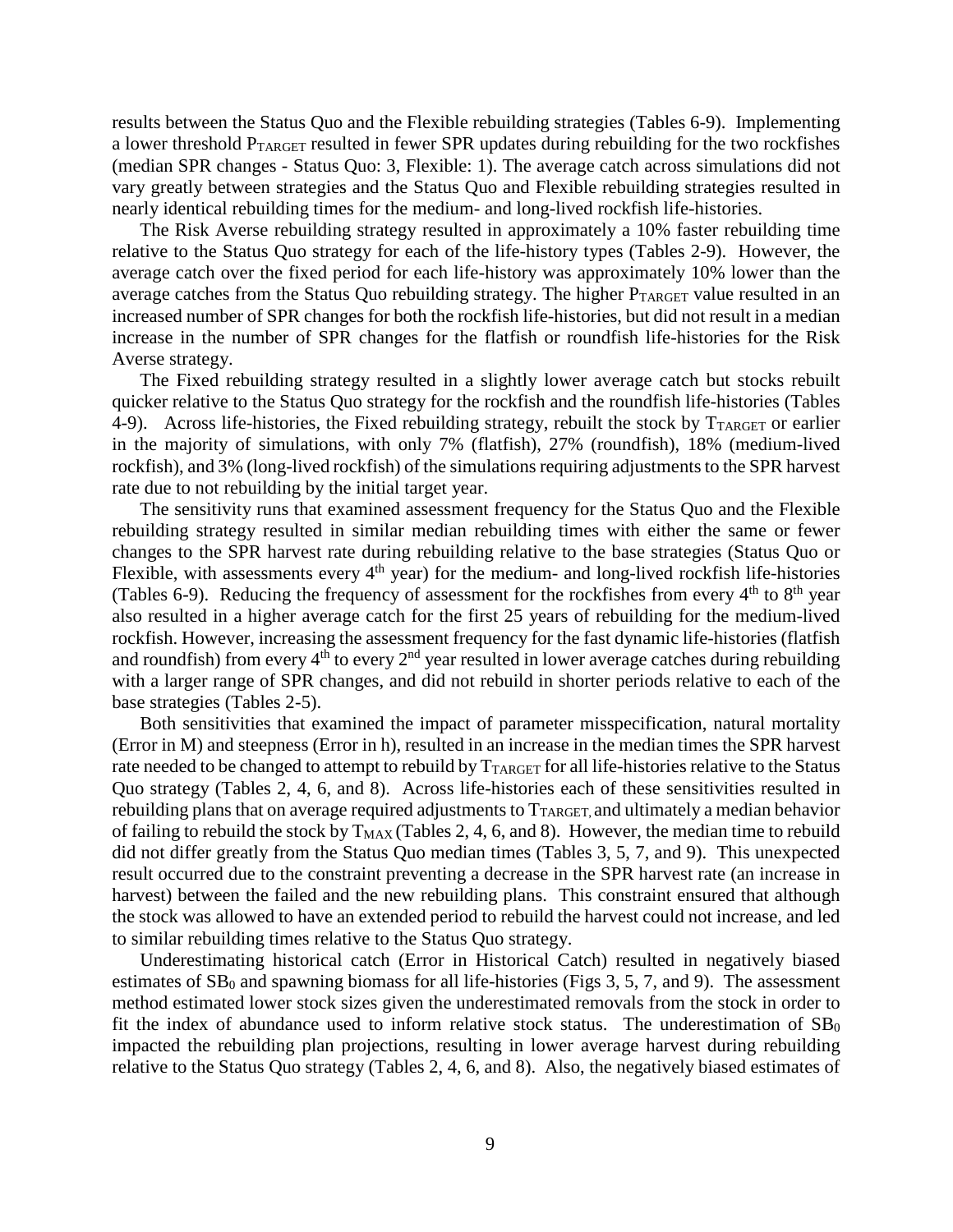$SB<sub>0</sub>$  resulted in underestimation of the harvest at the proxy reference points by life-history which led to an under-utilization of the simulated stocks once rebuilt (Figs 3, 5, 7, and 9).

Removing the catch constraints (catch cannot increase by more than 120% or reduced by greater than 50% between rebuilding analyses) imposed on the Status Quo strategy did not generally impact the results across all life-histories (Table 2-9).

### **Discussions with advisory groups**

The life-history types, the alternative rebuilding strategies, and sensitivities have been developed based upon multiple discussions with the Groundfish Management Team (GMT). The initial results were presented to the GMT in February 2015.

Presented and received feedback from the Groundfish Advisory Panel (GAP) and the Scientific and Statistical Committee (SSC) at the April 2015 council meeting in Rohnert Park, California. The following suggestions were made by the SSC:

- *The fixed rebuilding plan alternative is similar to the guidance on revising rebuilding plans in the draft National Standard One (NS1) guidelines (Agenda Item F.2, Attachment 1). The NS1 guidelines recommend changing to the maximum of rebuild fishing mortality and 75%*  of F<sub>MSY</sub> (or its proxy) if the stock has not rebuilt by T<sub>target</sub>, while the fixed rebuilding plan *alternative increases the SPR by 25% in the same situation. This alternative should use the NS1 guidelines approach except that the harvest rate should be held constant if 75% of FMSY is a higher harvest rate than the rebuilding SPR rate. The draft NS1 guidelines should be checked to evaluate whether other alternatives could be usefully added to MSE.* Response: The fixed rebuilding strategy was updated to match this suggestion.
- *Consider adding an alternative that decouples the timing for stock assessments and revising rebuilding plans. One possibility is a fixed, but infrequent, schedule for application of the rebuilding revision rules (an example is 16 years or*  $\frac{1}{2}$  *of*  $T_{\text{target}}$  *whichever is smaller) along with more frequent assessments.*

Response: Due to time constraints this alternative to the fixed rebuilding plan has not been simulated at this point.

• *Provide an alternative that evaluates sensitivity to an incorrect value of stock-recruit steepness.*

Response: A sensitivity run where steepness was misspecified for half of the rebuilding period has been conducted.

• *Currently there is constraint that catches cannot increase by more than 1.2 x current catch, or decrease by more than 0.5 x current catch. Sensitivity to this constraint should be evaluated. For example, drop the constraints altogether or constrain the catch to be no greater than the ABC.*

Response: A sensitivity run that eliminates the constraints for changing catches between rebuilding analyses has been conducted.

• *Develop a graphic that depicts the hierarchical process whereby rebuilding plan parameters are adjusted to improve rebuilding probabilities (i.e., first SPR is adjusted, then T<sub>target</sub> is adjusted, and finally the entire rebuilding plan is reset).*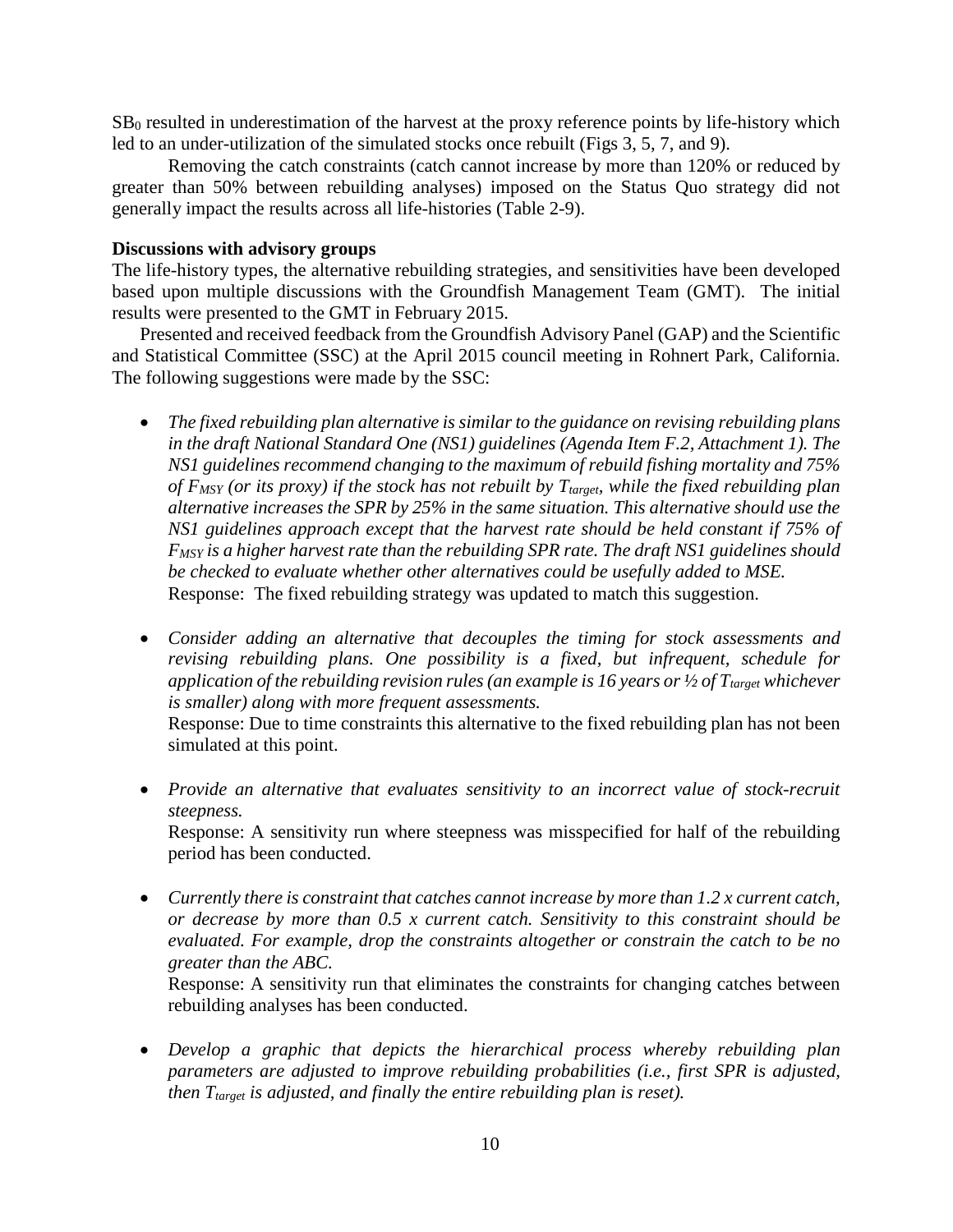Response: This has been done and is given in Figure 2.

- *Add spawning biomass plots to the figures for each alternative. Include both median and 95% simulation intervals as well as plots of individual simulations.* Response: The "true" spawning biomass has been plot for each alternative rebuilding strategy and sensitivity for each life-history.
- *Develop plots that summarize the standardized error rate, (estimated – true)/true.* Response: The standardized error rate (aka relative error) has been calculated for the rebuilding ratios and the time for rebuilding.
- *Develop a plot that displays results for multiple alternatives in a single plot, such as a Zeh plot (multiple box and whisker plots) or violin plot. Generally for these kinds of displays, provide results in one plot for rebuilding plan revision alternatives, and results in another plot for scenarios that evaluate sensitivity to parameter uncertainty (i.e., uncertainty in M, historical catches, steepness)*

Response: Box and whisker plots have been made to visualize the results for each alternative rebuilding strategy and sensitivity, and can be located in Appendix A. The information provided in the box and whisker plots can also be located in Tables 2-9.

• *Consider adding a performance metric that evaluates the predictability of rebuilding plans. An example is the absolute average variation in catch (*AAV*).* Response: The average annual variation (AAV) performance metric has been added for each alternative rebuilding strategy and sensitivity.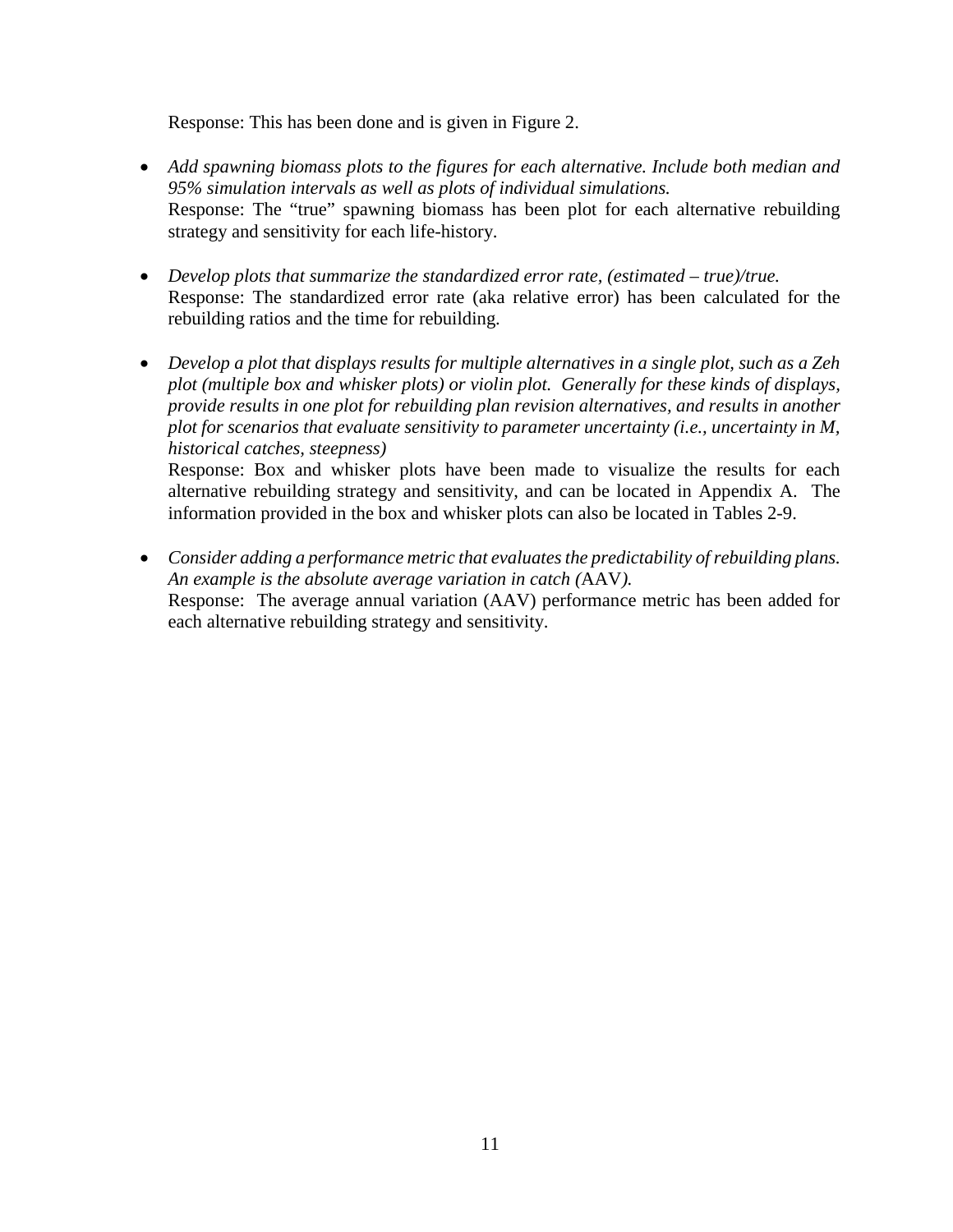## **References**

- Federal Register. 1998. Magnuson-Stevens Act Provision; National Standard Guidelines Final Rule. Federal Register 63(84): 24212-24237.
- National Research Council. 2013. Evaluating the effectiveness of fish stock rebuilding plans in the United States. 155pp.
- Methot, R.D., Wetzel, C.R., 2013. Stock Synthesis: A biological and statistical framework for fish stock assessment and fishery management. Fish. Res. 142, 86-99.
- Pacific Fishery Management Council (PFMC). 2011. Pacific coast groundfish fishery management plan. Pacific Fishery Management Council, 7700 Ambassador Place NE, Suite 200, Portland, OR 97220. 158 pp.
- Pacific Fishery Management Council (PFMC). 2014a. Status of the Pacific Coast groundfish fishery: stock assessment and fishery evaluation. Pacific Fishery Management Council, 7700 Ambassador Place NE, Suite 200, Portland, OR 97220. 280 pp.
- Pacific Fishery Management Council (PFMC). 2014b. Pacific Coast groundfish fishery management plan for the California, Oregon, and Washington groundfish fishery: Appendix F overfished species rebuilding plan. Pacific Fishery Management Council, 7700 Ambassador Place NE, Suite 200, Portland, OR 97220. 26 pp.
- Punt, A.E., and Ralston. S., 2007. A Management Strategy Evaluation of rebuilding revision rules for overfished rockfish species. p. 329-351. In: J. Heifetz, J. DiCosimo, A.J. Gharrett, M.S. Love, V.M. O'Connell, and R.D. Stankey [Ed.] Biology, Assessment and Management of North Pacific Rockfishes. Alaska Sea Grant College Program, University of Alaska Fairbanks.
- Sustainable Fisheries Act of the Magnuson-Stevens Fishery Conservation and Management Act (SFA). 1996. Silver Spring: U.S. Department of Commerce, National Oceanic and Atmospheric Administration, National Marine Fisheries Service. 170 pp.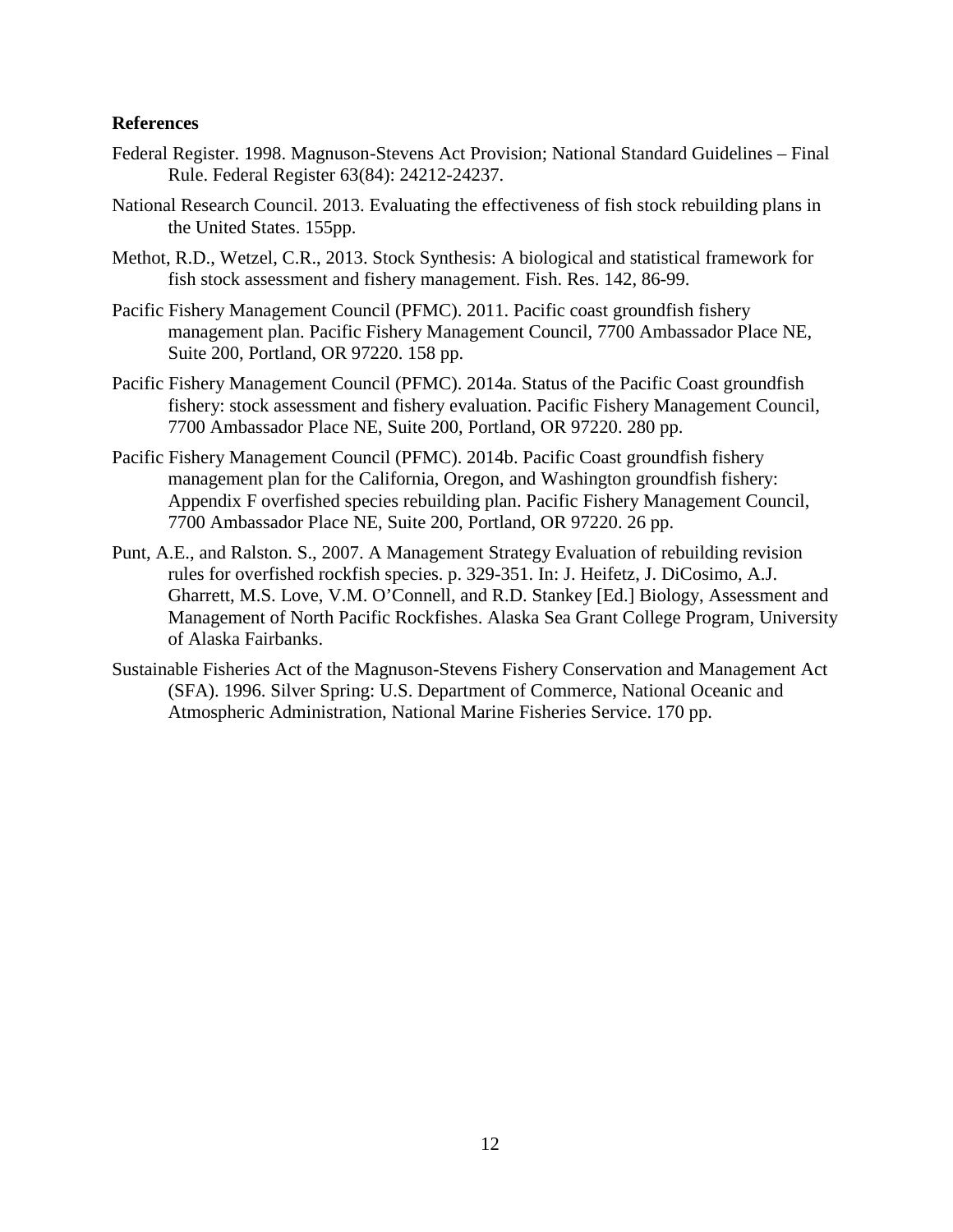| Parameter                      | Flatfish                                                                              | Roundfish                                                                               | Medium-Lived Rockfish                                                                 | Long-Lived Rockfish                                                                     |
|--------------------------------|---------------------------------------------------------------------------------------|-----------------------------------------------------------------------------------------|---------------------------------------------------------------------------------------|-----------------------------------------------------------------------------------------|
| Natural mortality $(M_{\nu})$  | $M_{\text{female}} = 0.15 \, (\text{yr}^{-1})$<br>$M_{male} = 0.17 \text{ (yr}^{-1})$ | $M_{\text{female}} = 0.20 \, (\text{yr}^{-1})$<br>$M_{male} = 0.20 \, (\text{yr}^{-1})$ | $M_{\text{female}} = 0.08 \, (\text{yr}^{-1})$<br>$M_{male} = 0.09 \text{ (yr}^{-1})$ | $M_{\text{female}} = 0.05 \, (\text{yr}^{-1})$<br>$M_{male} = 0.06$ (yr <sup>-1</sup> ) |
| Steepness $(h)$                | $h = 0.85$                                                                            | $h = 0.70$                                                                              | $h = 0.65$                                                                            | $h = 0.50$                                                                              |
| Mean length at $a_3(L_1)^{k}$  | $L_1 = 16$ (cm)<br>$a_3=1$ yr                                                         | $L_1 = 12$ (cm)<br>$a_3=1$ yr                                                           | $L_1 = 10$ (cm)<br>$a_3 = 2$ yr                                                       | $L_1 = 18$ (cm)<br>$a_3 = 2$ yr                                                         |
| Mean length at $a_4(L_2)$      | $L_{2, female} = 55$ (cm)<br>$L_{2,male} = 55$ (cm)<br>$a_4 = 20$ yr                  | $L_{2, female} = 60$ (cm)<br>$L_{2,male} = 55$ (cm)<br>$a_4 = 20$ yr                    | $L_{2, female} = 34$ (cm)<br>$L_{2,male} = 32$ (cm)<br>$a_4 = 50$ yr                  | $L_{2, female} = 63$ (cm)<br>$L_{2,male} = 65$ (cm)<br>$a_4 = 80$ yr                    |
| Growth coefficient $(Kv)$      | $K_{\text{female}} = 0.133 \text{ (yr}^{-1})$<br>$K_{male} = 0.213 \text{ (yr}^1)$    | $K_{\text{female}} = 0.120 \, (\text{yr}^{-1})$<br>$K_{male} = 0.150 \text{ (yr}^{-1})$ | $K_{\text{female}} = 0.115 \, (\text{yr}^{-1})$<br>$K_{male} = 0.153 \text{ (yr}^1)$  | $K_{\text{female}} = 0.047 \, (\text{yr}^{-1})$<br>$K_{male} = 0.047 \text{ (yr}^1)$    |
|                                | $Q_{1, female} = 2.08 \times 10^{-6}$<br>$\Omega_{2. female} = 3.50$                  | $Q_{1, female} = 8.50 \times 10^{-6}$<br>$\Omega_{2, female} = 3.10$                    | $Q_{1, female} = 7.40 \times 10^{-6}$<br>$\Omega_{2. female} = 3.17$                  | $Q_{1, female} = 9.76 \times 10^{-6}$<br>$\Omega_{2. female} = 3.17$                    |
| Body weight $(w_{l, y})$       | $Q_{l, male} = 3.05 \times 10^{-6}$<br>$\Omega_{2,male} = 3.40$                       | $Q_{l \, male} = 7.70 \times 10^{-6}$<br>$Q_{2, male} = 3.05$                           | $Q_{l \, male} = 8.30 \times 10^{-6}$<br>$\Omega_{2, male} = 3.13$                    | $Q_{Lmale} = 8.70 \times 10^{-6}$<br>$Q_{2, male} = 3.10$                               |
| Maturity slope $(\Omega_3)$    | $Q_3 = -0.75$ (yr <sup>-1</sup> )                                                     | $Q_3 = -0.70$ (yr <sup>-1</sup> )                                                       | $Q_3 = -0.67$ (yr <sup>-1</sup> )                                                     | $Q_3 = -0.44$ (yr <sup>-1</sup> )                                                       |
| Length at 50% maturity $(Q_4)$ | $Q_4 = 33$ (cm)                                                                       | $Q_4 = 35$ (cm)                                                                         | $Q_4 = 21$ (cm)                                                                       | $Q_4 = 38$ (cm)                                                                         |
| Mean Generation Time           | $mg = 23$ yrs                                                                         | $mg = 23$ yrs                                                                           | $mg = 40$ yrs                                                                         | $mg = 70$ yrs                                                                           |
| <b>Fishery Selectivity</b>     | Logistic                                                                              | Logistic                                                                                | Logistic                                                                              | Logistic                                                                                |
| <b>Survey Selectivity</b>      | Logistic                                                                              | Logistic                                                                                | Logistic                                                                              | Logistic                                                                                |
| Recruitment variation          | $\sigma_{R} = 0.60$                                                                   | $\sigma_{R} = 0.60$                                                                     | $\sigma_{R} = 0.60$                                                                   | $\sigma_{R} = 0.60$                                                                     |
| Catchability Coefficient (Q)   | $Q=1$                                                                                 | $Q=1$                                                                                   | $Q=1$                                                                                 | $Q=1$                                                                                   |
| <b>Survey Standard Error</b>   | $\sigma_{s} = 0.20$                                                                   | $\sigma_{\rm s} = 0.20$                                                                 | $\sigma_{s} = 0.20$                                                                   | $\sigma_{s}$ = 0.20                                                                     |
| Relative Depletion (year 50)   | $SB_{\text{R}}/SB_{0} = 0.05$                                                         | $SB_{t=50}/SB_0 = 0.10$                                                                 | $SB_{\text{res}}/SB_{0} = 0.10$                                                       | $SB_{\text{R}}/SB_{0} = 0.10$                                                           |

# **Tables** Table 1. Life-history parameters used in the operating model.

& See Methot and Wetzel (2013) for the parameterization of growth.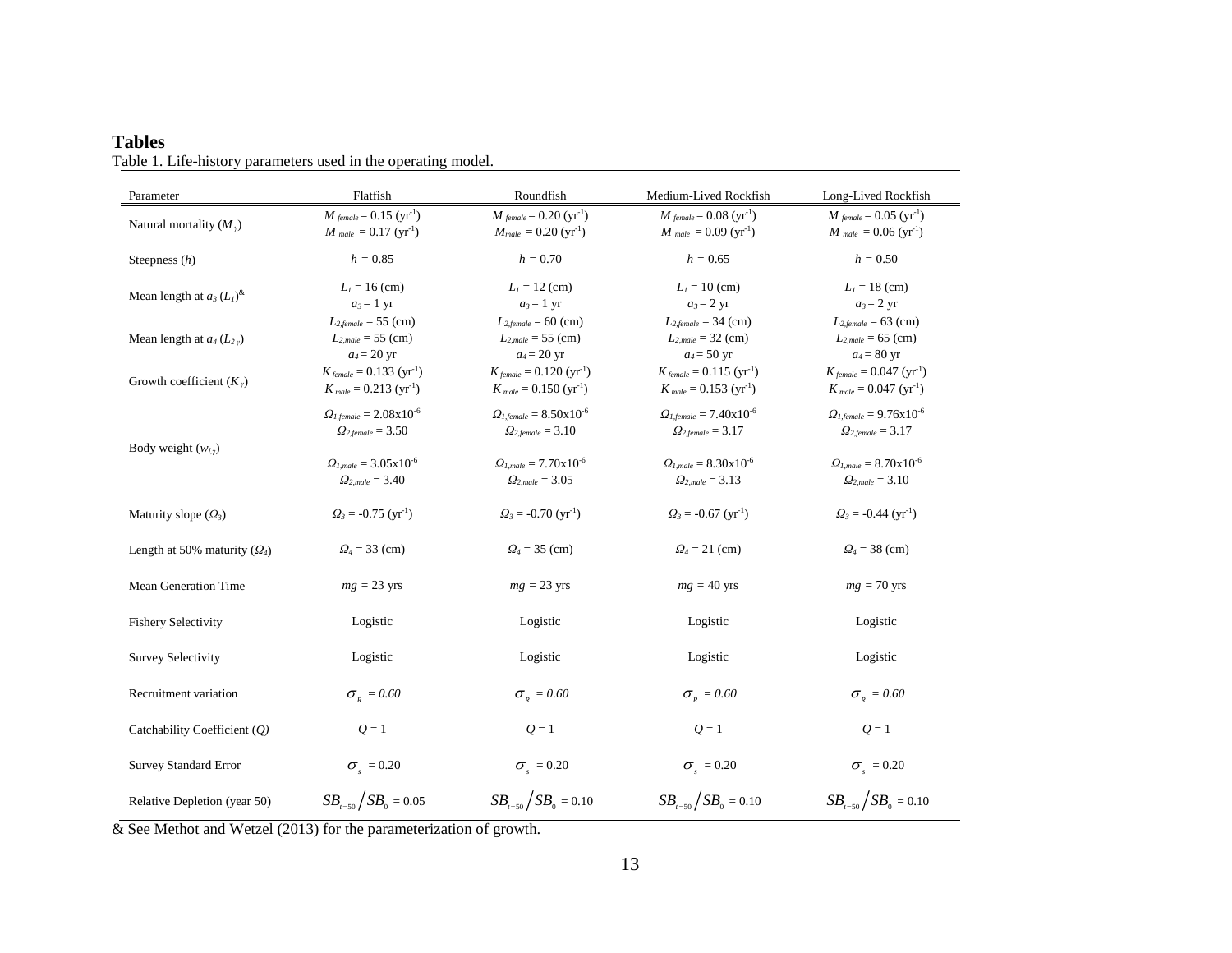| Table 2: The flatfish life-history median values and 95% simulation intervals for the number of SPR changes, number of changes to $T_{\text{TARGE}}$ , the number of failed |  |
|-----------------------------------------------------------------------------------------------------------------------------------------------------------------------------|--|
| rebuilding plans, the average annual variation in catch(AAV), and the average catch over the first 5 years of the rebuilding period.                                        |  |
|                                                                                                                                                                             |  |

| Flatfish                                     |                |              |                      |                 | # Failed       |              |        |                   | Average    |               |
|----------------------------------------------|----------------|--------------|----------------------|-----------------|----------------|--------------|--------|-------------------|------------|---------------|
|                                              | $#$ SPR        |              | #T <sub>TARGET</sub> |                 | Rebuilding     |              | Median |                   | Catch $-5$ |               |
|                                              | Changes        | 95% SI       | Changes              | 95% SI          | Plan           | 95% SI       | AAV    | 95% SI            | years      | 95% SI        |
| <b>Alternative Strategy</b>                  |                |              |                      |                 |                |              |        |                   |            |               |
| Status Quo                                   | $\overline{0}$ | $(0 - 1.52)$ | $\overline{0}$       | $(0 - 1.52)$    | $\overline{0}$ | $(0 - 1)$    | 18     | $(9.91 - 30.54)$  | 160        | $(83 - 278)$  |
| Flexible Rebuilding                          | $\theta$       | $(0 - 1.52)$ | $\overline{0}$       | $(0 - 1.52)$    | $\overline{0}$ | $(0 - 1)$    | 18     | $(9.91 - 30.54)$  | 160        | $(83 - 278)$  |
| Risk Averse Rebuilding                       | $\theta$       | $(0 - 2)$    | $\overline{0}$       | $(0 - 2.00)$    | $\overline{0}$ | $(0 - 1.52)$ | 18     | $(11.59 - 30.17)$ | 144        | $(59 - 262)$  |
| Fixed Rebuilding Plan                        | $\theta$       | $(0 - 1)$    | $\mathbf{0}$         | $(0 - 0.52)$    | $\overline{0}$ | $(0 - 0.52)$ | 17     | $(8.66 - 26.19)$  | 159        | $(77 - 293)$  |
| Sensitivity                                  |                |              |                      |                 |                |              |        |                   |            |               |
| Error in M - Status Ouo                      | $\overline{0}$ | $(0 - 1.52)$ |                      | $(0 - 2.52)$    |                | $(0 - 2.52)$ | 13     | $(8.65 - 23.95)$  | 253        | $(149 - 399)$ |
| Error in h - Status Quo                      |                | $(0 - 2)$    | 2                    | $(1.48 - 4.52)$ | 2              | $(1 - 4)$    | 12     | $(6.83 - 20.51)$  | 288        | $(183 - 439)$ |
| Error in Historical Catch - Status Quo       | $\Omega$       | $(0-1)$      | $\overline{0}$       | $(0 - 2.00)$    | $\Omega$       | $(0 - 1.52)$ | 17     | $(9.76 - 28.7)$   | 149        | $(60 - 267)$  |
| No Restriction on Catch Changes - Status Quo | $\theta$       | $(0 - 2)$    |                      | $(1 - 2.52)$    |                | $(1 - 2.52)$ | 17     | $(10.36 - 26.75)$ | 162        | $(78 - 295)$  |
| Assessment Frequency - Status Quo            |                | $(0 - 3)$    | $\mathbf{0}$         | $(0 - 1)$       | $\Omega$       | $(0 - 1)$    | 24     | $(16.02 - 39.97)$ | 132        | $(60 - 232)$  |
| <b>Assessment Frequency - Flexible</b>       | $\theta$       | $(0 - 3)$    | $\overline{0}$       | $(0 - 1)$       | $\Omega$       | $(0 - 1)$    | 24     | $(16.02 - 39.97)$ | 132        | $(61 - 232)$  |

Table 3: The flatfish life-history median values and 95% simulation intervals for the rebuild ratio, the time to rebuild the stock, and the relative error of the rebuilding ratio and the rebuilding time.  $\overline{\phantom{0}}$ 

| Flatfish                                     |         |                 |         |            | RE      |                  | <b>RE</b> |                  |
|----------------------------------------------|---------|-----------------|---------|------------|---------|------------------|-----------|------------------|
|                                              | Rebuild |                 | Rebuild |            | Rebuild |                  | Rebuild   |                  |
|                                              | Ratio   | 95% SI          | Time    | 95% SI     | Ratio   | 95% SI           | Time      | 95% SI           |
| <b>Alternative Strategy</b>                  |         |                 |         |            |         |                  |           |                  |
| Status Ouo                                   | 1.00    | $(0.7 - 1.6)$   | 10      | $(7 - 17)$ | $-0.01$ | $(-0.36 - 0.34)$ | $-0.08$   | $(-0.71 - 0.16)$ |
| Flexible Rebuilding                          | 1.00    | $(0.7 - 1.6)$   | 10      | $(7 - 17)$ | $-0.01$ | $(-0.36 - 0.34)$ | $-0.08$   | $(-0.71 - 0.16)$ |
| Risk Averse Rebuilding                       | 0.90    | $(0.67 - 1.47)$ | 9       | $(6 - 20)$ | $-0.08$ | $(-0.39 - 0.29)$ | $-0.09$   | $(-0.79 - 0.20)$ |
| Fixed Rebuilding Plan                        | 1.00    | $(0.29 - 1.3)$  | 10      | $(3 - 16)$ | $-0.08$ | $(-0.75 - 0.25)$ | $-0.08$   | $(-0.92 - 0.19)$ |
| Sensitivity                                  |         |                 |         |            |         |                  |           |                  |
| Error in M - Status Quo                      | 1.30    | $(0.8 - 2.1)$   | 13      | $(8 - 21)$ | 0.20    | $(-0.27 - 0.85)$ | $-0.06$   | $(-0.75 - 0.21)$ |
| Error in h - Status Quo                      | 1.40    | $(0.9 - 2.6)$   | 14      | $(9 - 26)$ | 0.33    | $(-0.16 - 1.18)$ | $-0.05$   | $(-0.74 - 0.19)$ |
| Error in Historical Catch - Status Quo       | 1.00    | $(0.65 - 1.7)$  | 10      | $(6 - 17)$ | $-0.02$ | $(-0.38 - 0.58)$ | $-0.08$   | $(-0.56 - 0.21)$ |
| No Restriction on Catch Changes - Status Quo | 1.00    | $(0.29 - 1.25)$ | 10      | $(3 - 16)$ | $-0.07$ | $(-0.76 - 0.17)$ | $-0.08$   | $(-0.88 - 0.24)$ |
| Assessment Frequency - Status Quo            | 1.00    | $(0.69 - 1.2)$  | 10      | $(7 - 16)$ | $-0.09$ | $(-0.40 - 0.15)$ | $-0.08$   | $(-0.78 - 0.17)$ |
| <b>Assessment Frequency - Flexible</b>       | 1.00    | $(0.69 - 1.2)$  | 10      | $(7 - 16)$ | $-0.09$ | $(-0.40 - 0.15)$ | $-0.08$   | $(-0.78 - 0.17)$ |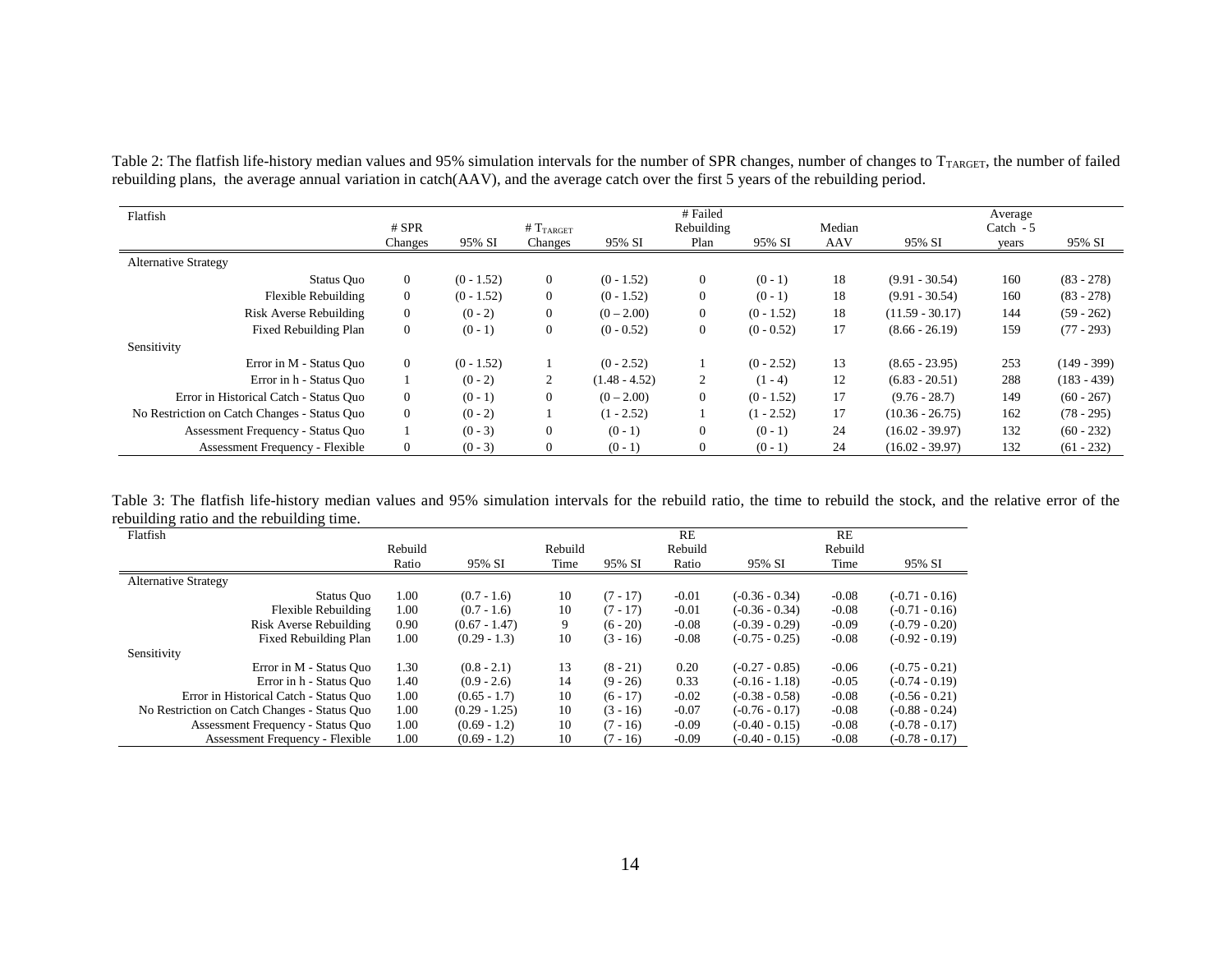Table 4: The roundfish life-history median values and 95% simulation intervals for the number of SPR changes, number of changes to  $T_{\text{TARGE}}$ , the number of failed rebuilding plans, the average annual variation in catch (AAV), and the average catch over the first 10 of the rebuilding period.

| Roundfish                                    | $#$ SPR        |              | # $T_{TART}$     |           | # Failed<br>Rebuilding |              | Median     |                  | Average<br>Catch $-10$ |              |
|----------------------------------------------|----------------|--------------|------------------|-----------|------------------------|--------------|------------|------------------|------------------------|--------------|
|                                              | Changes        | 95% SI       | Changes          | 95% SI    | Plans                  | 95% SI       | <b>AAV</b> | 95% SI           | years                  | 95% SI       |
| <b>Alternative Strategy</b>                  |                |              |                  |           |                        |              |            |                  |                        |              |
| Status Quo                                   |                | $(0 - 4)$    | $\mathbf{0}$     | $(0 - 2)$ | $\overline{0}$         | $(0 - 1.52)$ | 10.23      | $(5.59 - 22.96)$ | 173                    | $(42 - 271)$ |
| Flexible Rebuilding                          |                | $(0 - 3)$    | $\mathbf{0}$     | $(0 - 2)$ | $\mathbf{0}$           | $(0 - 1.52)$ | 10.27      | $(5.79 - 22.96)$ | 173                    | $(42 - 271)$ |
| Risk Averse Rebuilding                       |                | $(0 - 3.52)$ | $\overline{0}$   | $(0 - 2)$ | $\Omega$               | $(0-1)$      | 11.43      | $(6.5 - 20.83)$  | 158                    | $(17 - 273)$ |
| Fixed Rebuilding Plan                        | $\overline{0}$ | $(0-1)$      | $\boldsymbol{0}$ | $(0 - 0)$ | $\overline{0}$         | $(0 - 0)$    | 11.56      | $(5.6 - 18.92)$  | 158                    | $(35 - 246)$ |
| Sensitivity                                  |                |              |                  |           |                        |              |            |                  |                        |              |
| Error in M - Status Ouo                      | $\overline{0}$ | $(0 - 3)$    |                  | $(0 - 3)$ |                        | $(0 - 2)$    | 9.64       | $(6.42 - 16.87)$ | 162                    | $(53 - 324)$ |
| Error in h - Status Ouo                      | 0.5            | $(0 - 4)$    | 2                | $(1 - 4)$ |                        | $(1 - 3)$    | 11.52      | $(6.31 - 21.43)$ | 151                    | $(42 - 287)$ |
| Error in Historical Catch - Status Quo       |                | $(0 - 3)$    | $\mathbf{0}$     | $(0 - 3)$ | $\Omega$               | $(0 - 2)$    | 11.07      | $(5.63 - 22.17)$ | 162                    | $(45 - 242)$ |
| No Restriction on Catch Changes - Status Quo |                | $(0 - 4)$    |                  | $(1 - 3)$ |                        | $(1 - 2)$    | 10.75      | $(6.35 - 19.13)$ | 169                    | $(36 - 275)$ |
| Assessment Frequency - Status Quo            |                | $(0 - 6.52)$ | $\overline{0}$   | $(0 - 2)$ | $\Omega$               | $(0 - 1.52)$ | 13.7       | $(8.63 - 25.31)$ | 155                    | $(28 - 249)$ |
| <b>Assessment Frequency - Flexible</b>       |                | $(0 - 5)$    | $\overline{0}$   | $(0 - 2)$ | $\Omega$               | $(0 - 1.52)$ | 13.81      | $(8.68 - 25.31)$ | 155                    | $(28 - 249)$ |

Table 5: The roundfish life-history median values and 95% simulation intervals for the rebuild ratio, the time to rebuild the stock, and the relative error of the rebuilding ratio and the rebuilding time.  $\overline{\phantom{0}}$ 

| Roundfish                                    |         |                 |         |             | RE      |                  | RE      |                  |
|----------------------------------------------|---------|-----------------|---------|-------------|---------|------------------|---------|------------------|
|                                              | Rebuild |                 | Rebuild |             | Rebuild |                  | Rebuild |                  |
|                                              | Ratio   | 95% SI          | Time    | 95% SI      | Ratio   | 95% SI           | Time    | 95% SI           |
| <b>Alternative Strategy</b>                  |         |                 |         |             |         |                  |         |                  |
| Status Ouo                                   | 0.92    | $(0.6 - 1.45)$  | 20      | $(8 - 34)$  | $-0.04$ | $(-0.39 - 0.44)$ | 0.00    | $(-0.59 - 0.82)$ |
| Flexible Rebuilding                          | 0.94    | $(0.6 - 1.45)$  | 20      | $(8 - 34)$  | $-0.04$ | $(-0.39 - 0.44)$ | 0.00    | $(-0.59 - 0.82)$ |
| Risk Averse Rebuilding                       | 0.95    | $(0.59 - 1.43)$ | 18      | $(9 - 30)$  | $-0.06$ | $(-0.43 - 0.40)$ | 0.00    | $(-0.66 - 0.78)$ |
| Fixed Rebuilding Plan                        | 0.90    | $(0.51 - 1.36)$ | 18      | $(8 - 34)$  | $-0.08$ | $(-0.47 - 0.47)$ | 0.00    | $(-0.65 - 1.31)$ |
| Sensitivity                                  |         |                 |         |             |         |                  |         |                  |
| Error in M - Status Ouo                      | 1.40    | $(0.83 - 2)$    | 16      | $(10 - 29)$ | 0.34    | $(-0.24 - 0.72)$ | 0.00    | $(-0.58 - 0.41)$ |
| Error in h - Status Quo                      | 1.20    | $(0.74 - 1.79)$ | 14      | $(9 - 32)$  | 0.13    | $(-0.22 - 0.61)$ | $-0.03$ | $(-0.69 - 0.33)$ |
| Error in Historical Catch - Status Quo       | 0.87    | $(0.5 - 1.52)$  | 20      | $(9 - 35)$  | $-0.10$ | $(-0.44 - 0.55)$ | 0.00    | $(-0.33 - 1.69)$ |
| No Restriction on Catch Changes - Status Quo | 0.92    | $(0.54 - 1.35)$ | 19      | $(8 - 29)$  | $-0.05$ | $(-0.43 - 0.32)$ | 0.00    | $(-0.62 - 0.62)$ |
| Assessment Frequency - Status Quo            | 0.93    | $(0.51 - 1.31)$ | 20      | $(8 - 32)$  | $-0.05$ | $(-0.47 - 0.34)$ | 0.00    | $(-0.74 - 0.73)$ |
| <b>Assessment Frequency - Flexible</b>       | 0.96    | $(0.54 - 1.31)$ | 20      | $(9 - 32)$  | $-0.05$ | $(-0.45 - 0.34)$ | 0.00    | $(-0.71 - 0.73)$ |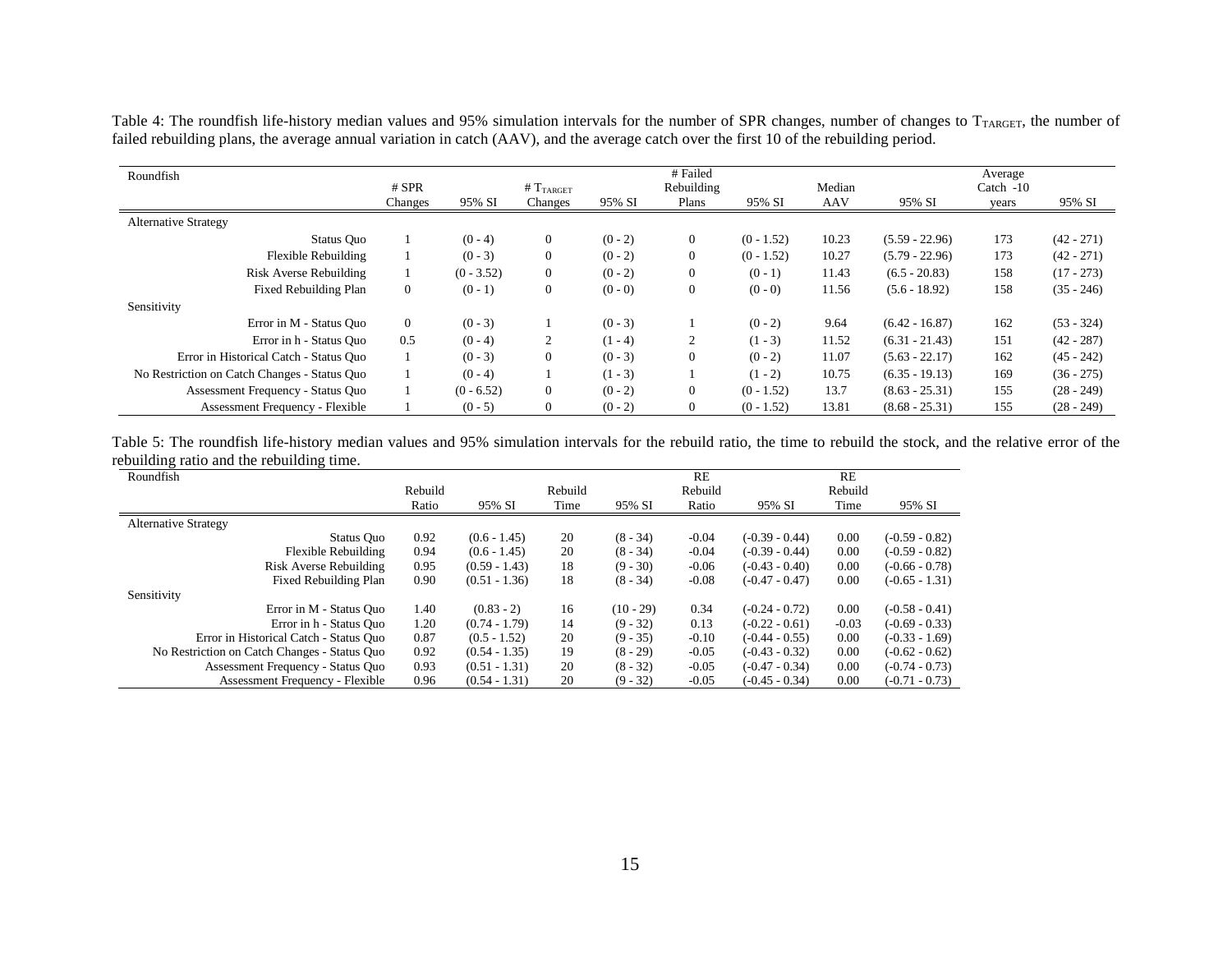Table 6: The medium-lived rockfish life-history median values and 95% simulation intervals for the number of SPR changes, number of changes to  $T_{TARGE}$ , the number of failed rebuilding plans, the average annual variation in catch(AAV), and the average catch over the first 25 years of the rebuilding period.

|                                              |                |              |                       |              | # Failed     |              |        |                  | Average      |               |
|----------------------------------------------|----------------|--------------|-----------------------|--------------|--------------|--------------|--------|------------------|--------------|---------------|
| Medium Lived Rockfish                        | $#$ SPR        |              | # T <sub>TARGET</sub> |              | Rebuilding   |              | Median |                  | Catch - $25$ |               |
|                                              | Changes        | 95% SI       | Changes               | 95% SI       | Plans        | 95% SI       | AAV    | 95% SI           | years        | 95% SI        |
| <b>Alternative Strategy</b>                  |                |              |                       |              |              |              |        |                  |              |               |
| Status Quo                                   | 3              | $(0 - 7)$    | $\boldsymbol{0}$      | $(0 - 2.52)$ | $\theta$     | $(0 - 1)$    | 5.21   | $(3.61 - 8.16)$  | 517          | $(410 - 630)$ |
| Flexible Rebuilding                          |                | $(0 - 4)$    | $\boldsymbol{0}$      | $(0 - 2.52)$ | $\theta$     | $(0 - 1)$    | 5.22   | $(3.73 - 7.79)$  | 522          | $(416 - 627)$ |
| Risk Averse Rebuilding                       | 2              | $(1 - 7)$    | $\boldsymbol{0}$      | $(0 - 1)$    | $\theta$     | $(0 - 0)$    | 5.94   | $(4.25 - 8.54)$  | 465          | $(373 - 562)$ |
| Fixed Rebuilding Plan                        | $\overline{0}$ | $(0 - 1)$    | $\boldsymbol{0}$      | $(0 - 0)$    | $\mathbf{0}$ | $(0 - 0)$    | 6.56   | $(3.91 - 10.00)$ | 463          | $(366 - 571)$ |
| Sensitivity                                  |                |              |                       |              |              |              |        |                  |              |               |
| Error in M - Status Ouo                      | 3.5            | $(1 - 6.52)$ |                       | $(0 - 2)$    | $\theta$     | $(0 - 1)$    | 5.31   | $(3.96 - 6.73)$  | 587          | $(475 - 712)$ |
| Error in h - Status Quo                      | $\overline{4}$ | $(2 - 8)$    |                       | $(1 - 3)$    |              | $(1 - 2)$    | 5.08   | $(3.84 - 7.10)$  | 577          | $(471 - 690)$ |
| Error in Historical Catch - Status Quo       |                | $(0 - 5.52)$ | $\boldsymbol{0}$      | $(0 - 1)$    | $\theta$     | $(0 - 1)$    | 5.96   | $(4.11 - 8.56)$  | 440          | $(353 - 534)$ |
| No Restriction on Catch Changes - Status Quo | $\overline{2}$ | $(0 - 7)$    |                       | $(1 - 2.52)$ |              | $(1 - 1.52)$ | 5.56   | $(3.88 - 8.45)$  | 503          | $(408 - 604)$ |
| Assessment Frequency - Status Quo            | $\overline{2}$ | $(0 - 5)$    | $\mathbf{0}$          | $(0 - 2.52)$ | $\theta$     | $(0 - 1.52)$ | 4.20   | $(3.04 - 6.51)$  | 548          | $(444 - 665)$ |
| Assessment Frequency - Flexible              |                | $(0 - 3)$    | $\mathbf{0}$          | $(0 - 2)$    | $\theta$     | $(0 - 1.52)$ | 4.13   | $(2.96 - 6.63)$  | 553          | $(446 - 666)$ |

Table 7: The medium-lived rockfish life-history median values and 95% simulation intervals for the rebuild ratio, the time to rebuild the stock, and the relative error of the rebuilding ratio and the rebuilding time.

| Medium Lived Rockfish                        |         |                 |         |             | <b>RE</b> |                  | <b>RE</b> |                  |
|----------------------------------------------|---------|-----------------|---------|-------------|-----------|------------------|-----------|------------------|
|                                              | Rebuild |                 | Rebuild |             | Rebuild   |                  | Rebuild   |                  |
|                                              | Ratio   | 95% SI          | Time    | 95% SI      | Ratio     | 95% SI           | Time      | 95% SI           |
| <b>Alternative Strategy</b>                  |         |                 |         |             |           |                  |           |                  |
| Status Ouo                                   | 0.92    | $(0.66 - 1.17)$ | 41      | $(30 - 57)$ | $-0.07$   | $(-0.32 - 0.18)$ | 0.04      | $(-0.43 - 0.58)$ |
| Flexible Rebuilding                          | 0.92    | $(0.68 - 1.15)$ | 41      | $(30 - 54)$ | $-0.06$   | $(-0.27 - 0.14)$ | 0.03      | $(-0.40 - 0.58)$ |
| Risk Averse Rebuilding                       | 0.88    | $(0.68 - 1.05)$ | 36      | $(26 - 45)$ | $-0.1$    | $(-0.3 - 0.07)$  | 0.03      | $(-0.46 - 0.47)$ |
| Fixed Rebuilding Plan                        | 0.82    | $(0.6 - 1.18)$  | 37      | $(27 - 54)$ | $-0.14$   | $(-0.36 - 0.21)$ | 0.05      | $(-0.45 - 0.6)$  |
| Sensitivity                                  |         |                 |         |             |           |                  |           |                  |
| Error in M - Status Ouo                      |         | $(0.83 - 1.37)$ | 38      | $(31 - 48)$ | $-0.01$   | $(-0.18 - 0.16)$ | 0.03      | $(-0.47 - 0.30)$ |
| Error in h - Status Quo                      | 0.96    | $(0.78 - 1.13)$ | 40      | $(33 - 48)$ | $-0.03$   | $(-0.21 - 0.08)$ | 0.02      | $(-0.45 - 0.32)$ |
| Error in Historical Catch - Status Quo       | 0.8     | $(0.6 - 1.03)$  | 37      | $(27 - 51)$ | $-0.13$   | $(-0.33 - 0.12)$ | 0.11      | $(-0.34 - 0.65)$ |
| No Restriction on Catch Changes - Status Quo | 0.89    | $(0.65 - 1.12)$ | 40      | $(29 - 51)$ | $-0.08$   | $(-0.31 - 0.13)$ | 0.03      | $(-0.44 - 0.64)$ |
| Assessment Frequency - Status Quo            | 0.93    | $(0.68 - 1.25)$ | 41      | $(31 - 57)$ | $-0.07$   | $(-0.26 - 0.24)$ | 0.03      | $(-0.42 - 0.63)$ |
| <b>Assessment Frequency - Flexible</b>       | 0.93    | $(0.68 - 1.24)$ | 41      | $(31 - 56)$ | $-0.05$   | $(-0.29 - 0.24)$ | 0.03      | $(-0.42 - 0.64)$ |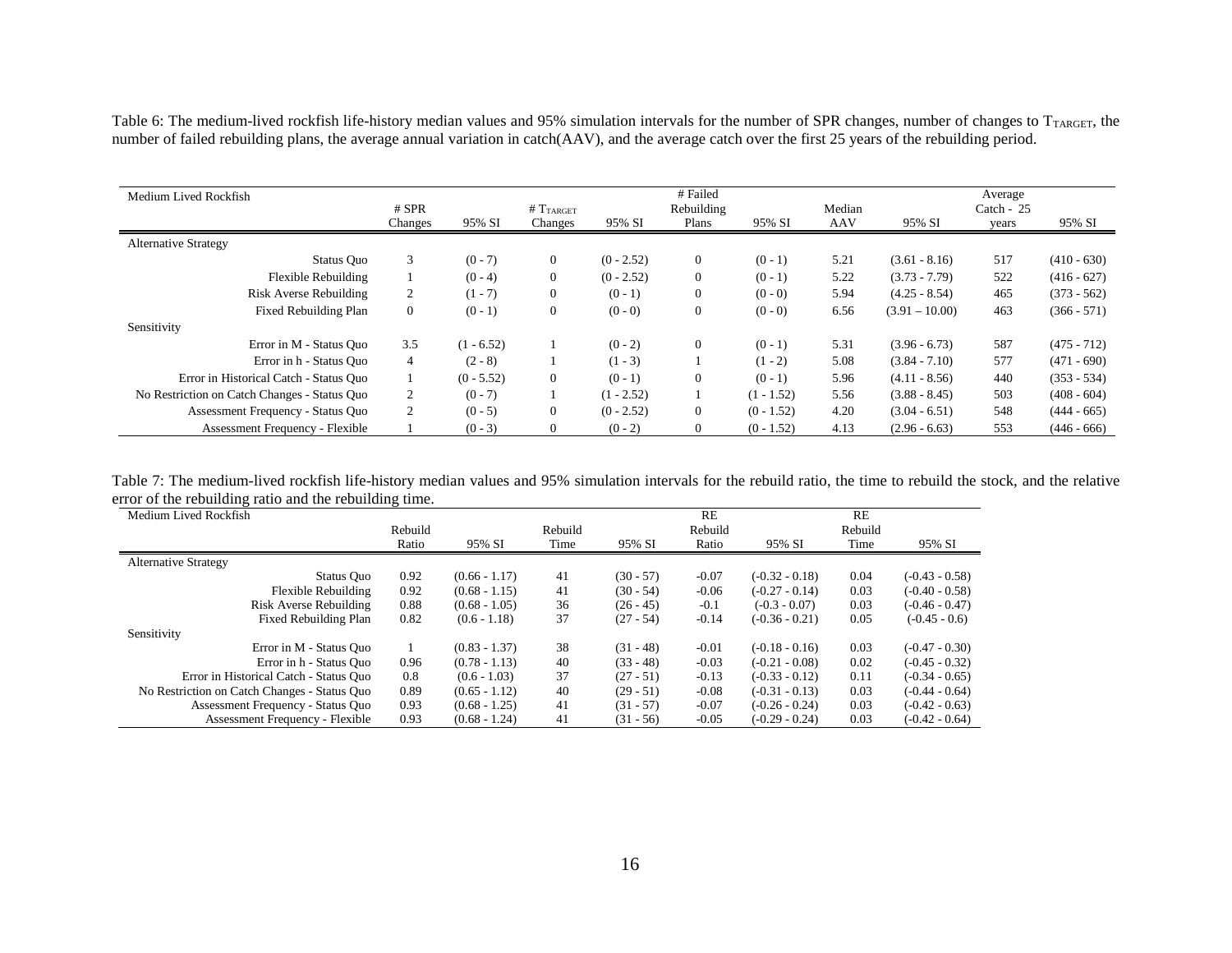Table 8: The long-lived rockfish life-history median values and 95% simulation intervals for the number of SPR changes, number of changes to T<sub>TARGET</sub>, the number of failed rebuilding plans, the average annual variation in catch(AAV), and the average catch over the first 50 years of the rebuilding period.

| Long-Lived Rockfish                          | $#$ SPR        |                 | #T <sub>TARGET</sub> |           | # Failed<br>Rebuilding |           | Median |                 | Average<br>Catch $-50$ |             |
|----------------------------------------------|----------------|-----------------|----------------------|-----------|------------------------|-----------|--------|-----------------|------------------------|-------------|
|                                              | Changes        | 95% SI          | Changes              | 95% SI    | Plans                  | 95% SI    | AAV    | 95% SI          | years                  | 95% SI      |
| <b>Alternative Strategy</b>                  |                |                 |                      |           |                        |           |        |                 |                        |             |
| Status Ouo                                   | 3              | $(0 - 11.05)$   | $\overline{0}$       | $(0 - 2)$ | $\overline{0}$         | $(0 - 1)$ | 2.7    | $(2.12 - 4.16)$ | 16                     | $(14-19)$   |
| Flexible Rebuilding                          |                | $(0 - 5)$       | $\overline{0}$       | $(0 - 2)$ | $\overline{0}$         | $(0 - 1)$ | 2.7    | $(2.11 - 4.16)$ | 16                     | $(14-19)$   |
| Risk Averse Rebuilding                       | 3              | $(0.48 - 10)$   | $\overline{0}$       | $(0 - 2)$ | $\overline{0}$         | $(0 - 2)$ | 2.92   | $(2.14 - 5.04)$ | 15                     | $(12 - 17)$ |
| Fixed Rebuilding Plan                        | $\overline{0}$ | $(0 - 0.52)$    | $\overline{0}$       | $(0 - 0)$ | $\boldsymbol{0}$       | $(0 - 0)$ | 3.91   | $(2.87 - 6.82)$ | 13                     | $(10 - 16)$ |
| Sensitivity                                  |                |                 |                      |           |                        |           |        |                 |                        |             |
| Error in M - Status Ouo                      | $\overline{4}$ | $(0.48 - 8.52)$ |                      | $(0 - 2)$ |                        | $(0 - 1)$ | 2.65   | $(1.83 - 3.51)$ | 19                     | $(17 - 22)$ |
| Error in h - Status Quo                      |                | $(1 - 11.52)$   |                      | $(1 - 3)$ |                        | $(1 - 2)$ | 2.83   | $(2.21 - 3.55)$ | 19                     | $(16 - 23)$ |
| Error in Historical Catch - Status Quo       |                | $(0 - 7.52)$    | $\overline{0}$       | $(0 - 1)$ | $\mathbf{0}$           | $(0 - 0)$ | 2.98   | $(2.23 - 3.74)$ | 14                     | $(12 - 16)$ |
| No Restriction on Catch Changes - Status Quo | 3              | $(0 - 10.52)$   |                      | $(1 - 3)$ |                        | $(1 - 2)$ | 2.78   | $(2.19 - 9.4)$  | 15                     | $(3 - 19)$  |
| Assessment Frequency - Status Ouo            | $\overline{c}$ | $(0 - 7.52)$    | $\overline{0}$       | $(0 - 2)$ | $\overline{0}$         | $(0 - 1)$ | 2.39   | $(1.85 - 3.34)$ | 16                     | $(14-19)$   |
| <b>Assessment Frequency - Flexible</b>       |                | $(0 - 4)$       | $\Omega$             | $(0 - 1)$ | $\overline{0}$         | $(0 - 1)$ | 2.39   | $(1.8 - 3.14)$  | 17                     | $(15 - 19)$ |

Table 9: The long-lived rockfish life-history median values and 95% simulation intervals for the rebuild ratio, the time to rebuild the stock, and the relative error of the rebuilding ratio and the rebuilding time.

| Long Lived Rockfish                          |         |                 |         |              | RE      |                  | RE      |                  |
|----------------------------------------------|---------|-----------------|---------|--------------|---------|------------------|---------|------------------|
|                                              | Rebuild |                 | Rebuild |              | Rebuild |                  | Rebuild |                  |
|                                              | Ratio   | 95% SI          | Time    | 95% SI       | Ratio   | 95% SI           | Time    | 95% SI           |
| <b>Alternative Strategy</b>                  |         |                 |         |              |         |                  |         |                  |
| Status Quo                                   | 0.90    | $(0.7 - 1.05)$  | 87      | $(65 - 100)$ | $-0.04$ | $(-0.25 - 0.09)$ | 0.07    | $(-0.06 - 0.32)$ |
| Flexible Rebuilding                          | 0.91    | $(0.74 - 1.06)$ | 87.5    | $(68 - 101)$ | $-0.04$ | $(-0.26 - 0.1)$  | 0.07    | $(-0.22 - 0.33)$ |
| Risk Averse Rebuilding                       | 0.88    | $(0.76 - 1.04)$ | 80      | $(68 - 95)$  | $-0.06$ | $(-0.24 - 0.04)$ | 0.06    | $(-0.29 - 0.34)$ |
| Fixed Rebuilding Plan                        | 0.82    | $(0.7 - 1.04)$  | 80.5    | $(66 - 98)$  | $-0.09$ | $(-0.28 - 0.08)$ | 0.06    | $(-0.33 - 0.42)$ |
| Sensitivity                                  |         |                 |         |              |         |                  |         |                  |
| Error in M - Status Ouo                      | 1.14    | $(0.88 - 1.45)$ | 88      | $(69 - 113)$ | 0.04    | $(-0.15 - 0.26)$ | 0.07    | $(-0.26 - 0.27)$ |
| Error in h - Status Quo                      | 0.95    | $(0.84 - 1.11)$ | 84      | $(71 - 100)$ | $-0.02$ | $(-0.17 - 0.1)$  | 0.05    | $(-0.29 - 0.22)$ |
| Error in Historical Catch - Status Quo       | 0.84    | $(0.74 - 1.02)$ | 83      | $(69 - 100)$ | $-0.07$ | $(-0.21 - 0.04)$ | 0.09    | $(-0.26 - 0.36)$ |
| No Restriction on Catch Changes - Status Quo | 0.90    | $(0 - 1.03)$    | 85      | $(51 - 99)$  | $-0.04$ | $(-0.34 - 0.1)$  | 0.06    | $(-0.19 - 0.34)$ |
| Assessment Frequency - Status Quo            | 0.91    | $(0.77 - 1.08)$ | 88      | $(69 - 100)$ | $-0.04$ | $(-0.18 - 0.09)$ | 0.05    | $(-0.10 - 0.36)$ |
| <b>Assessment Frequency - Flexible</b>       | 0.91    | $(0.77 - 1.06)$ | 88.5    | $(72 - 100)$ | $-0.04$ | $(-0.18 - 0.08)$ | 0.06    | $(-0.07 - 0.39)$ |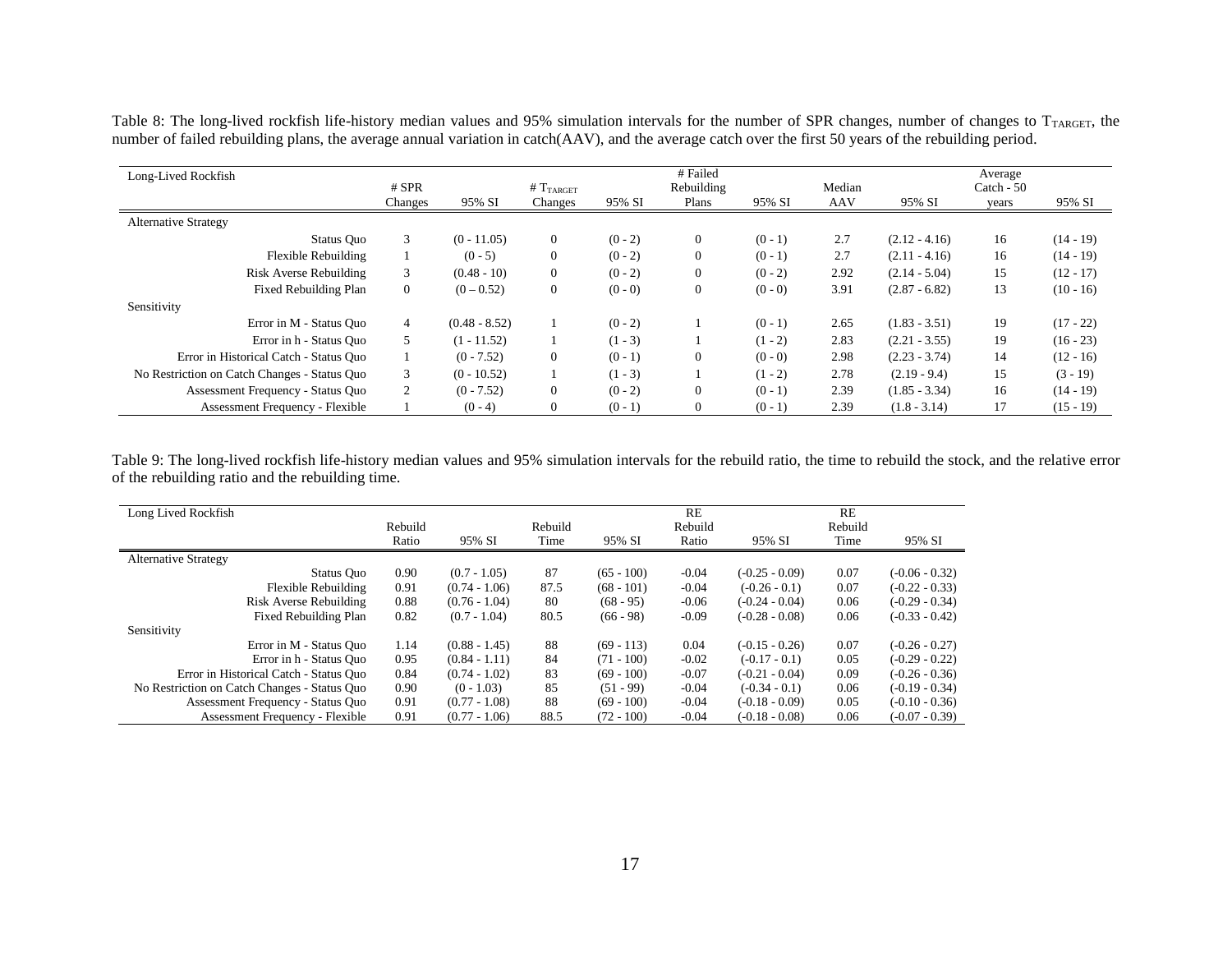# **Figures**



Figure 1. The process and order of operations for the MSE.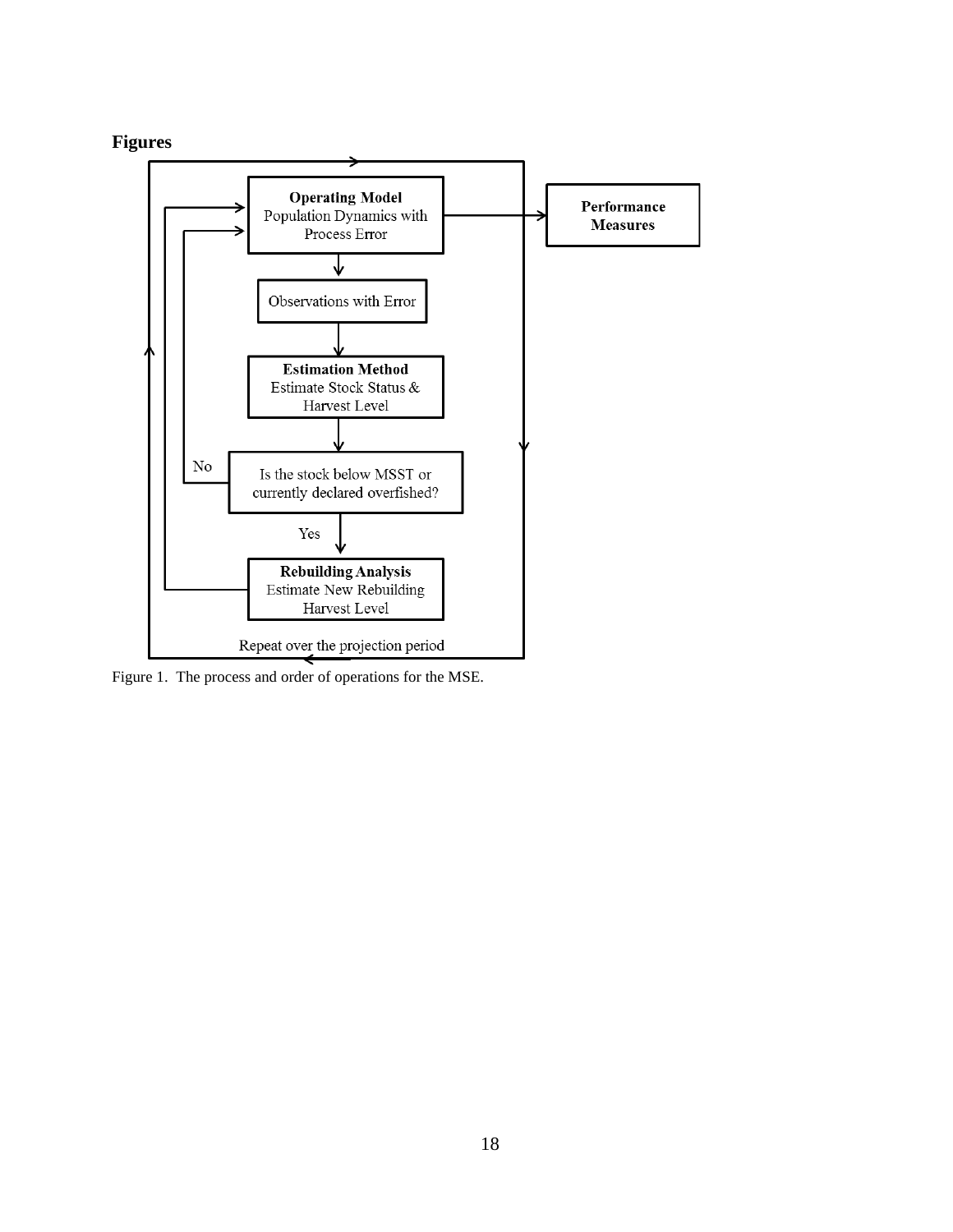

Figure 2. The process followed for updating targets and harvest rates during rebuilding.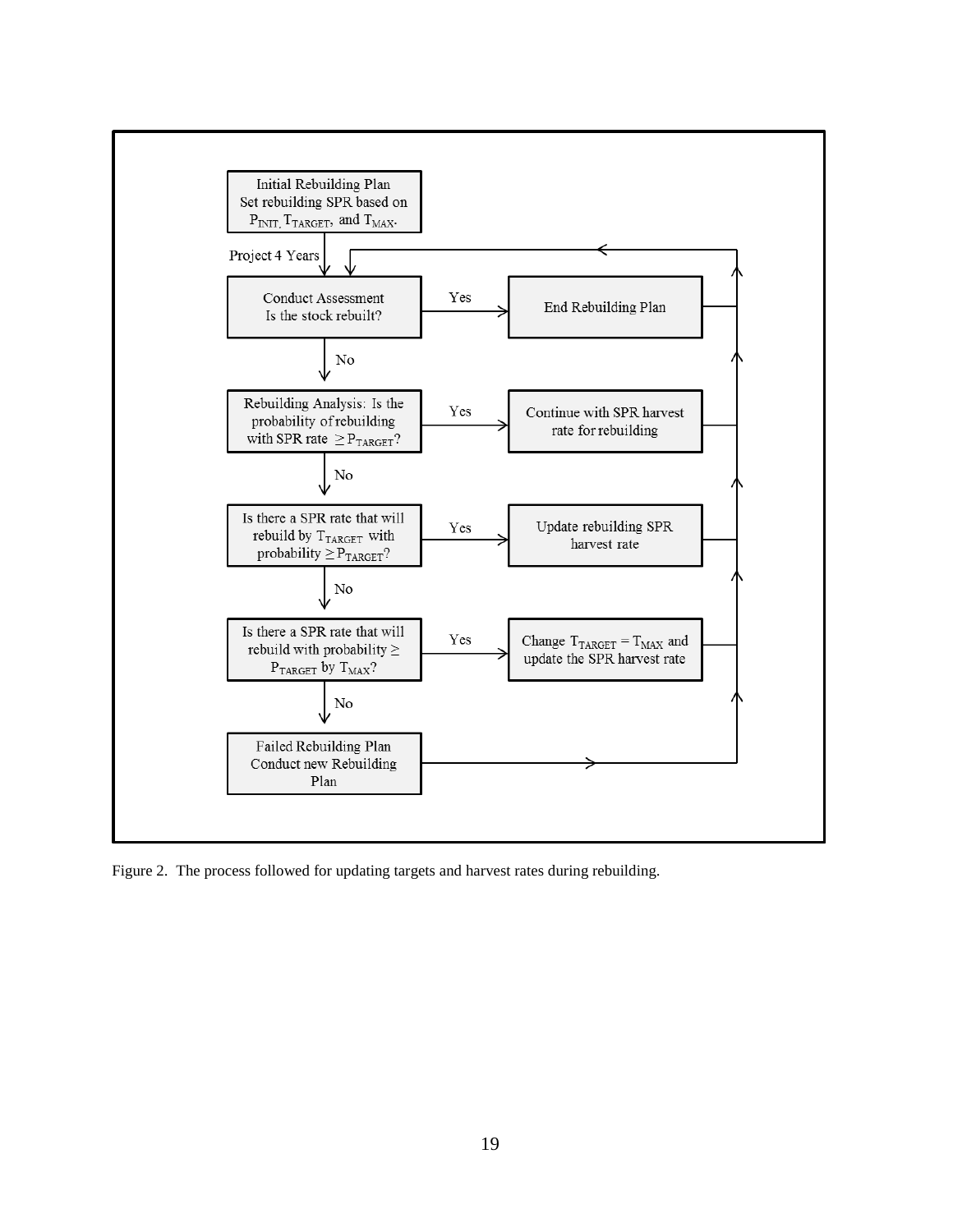

Figure 3: The median time-trajectories of spawning biomass for the operating model (black line) for the flatfish population with 95% simulation intervals (grey area) for each alternative rebuilding strategy and sensitivity. The median spawning biomass estimate across the simulations for each assessment is given by the red dashed lines. The vertical dotted line indicates the start of the projection period.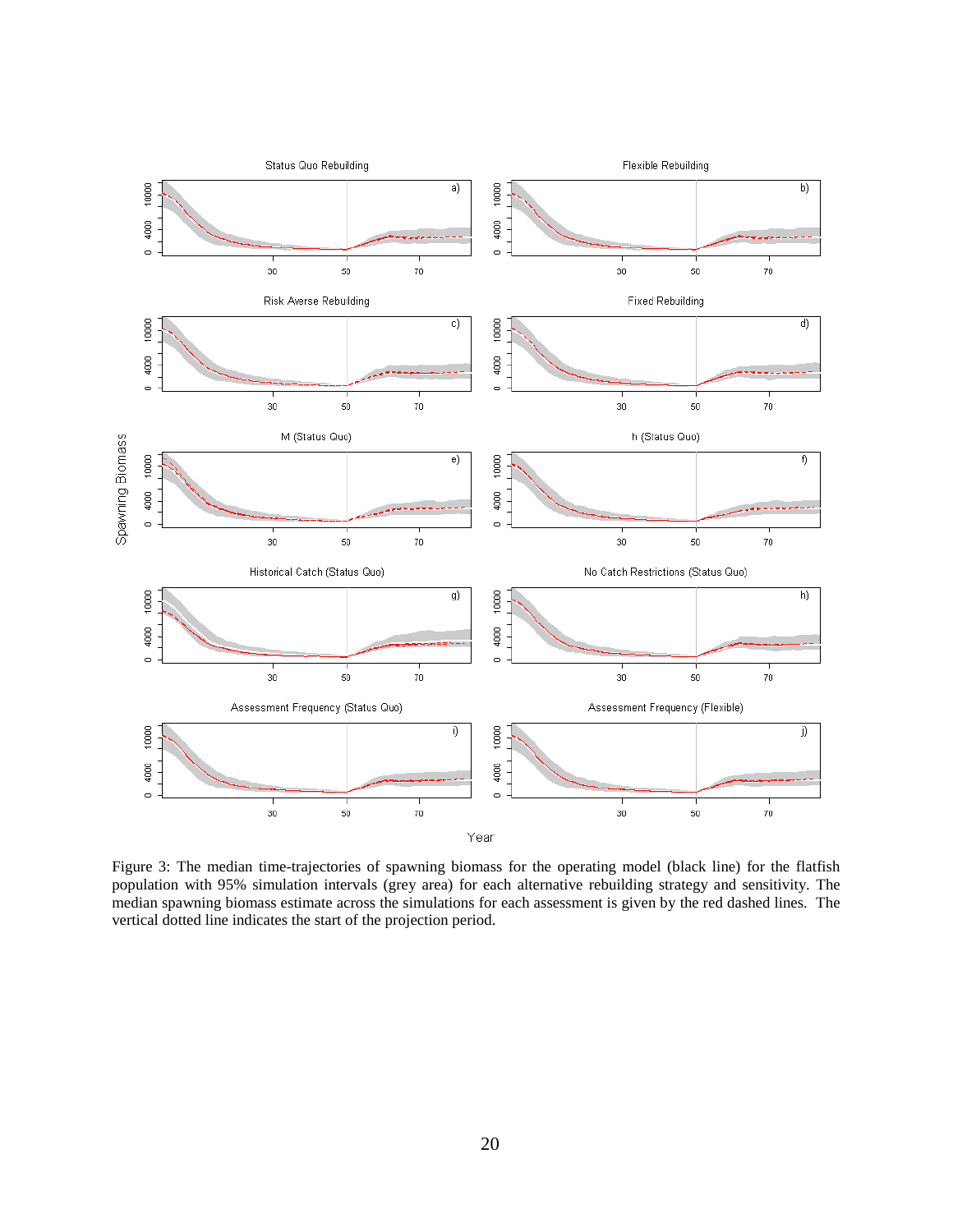

Figure 4: The median time-trajectories of relative stock size for the operating model (black line) for the flatfish population with 95% simulation intervals (grey area) for each alternative rebuilding strategy and sensitivity. The median relative stock size estimate across the simulations for each assessment is given by the red dashed lines. The vertical dotted line indicates the start of the projection period and the horizontal dotted line indicates the target value for flatfish stocks set by the PFMC.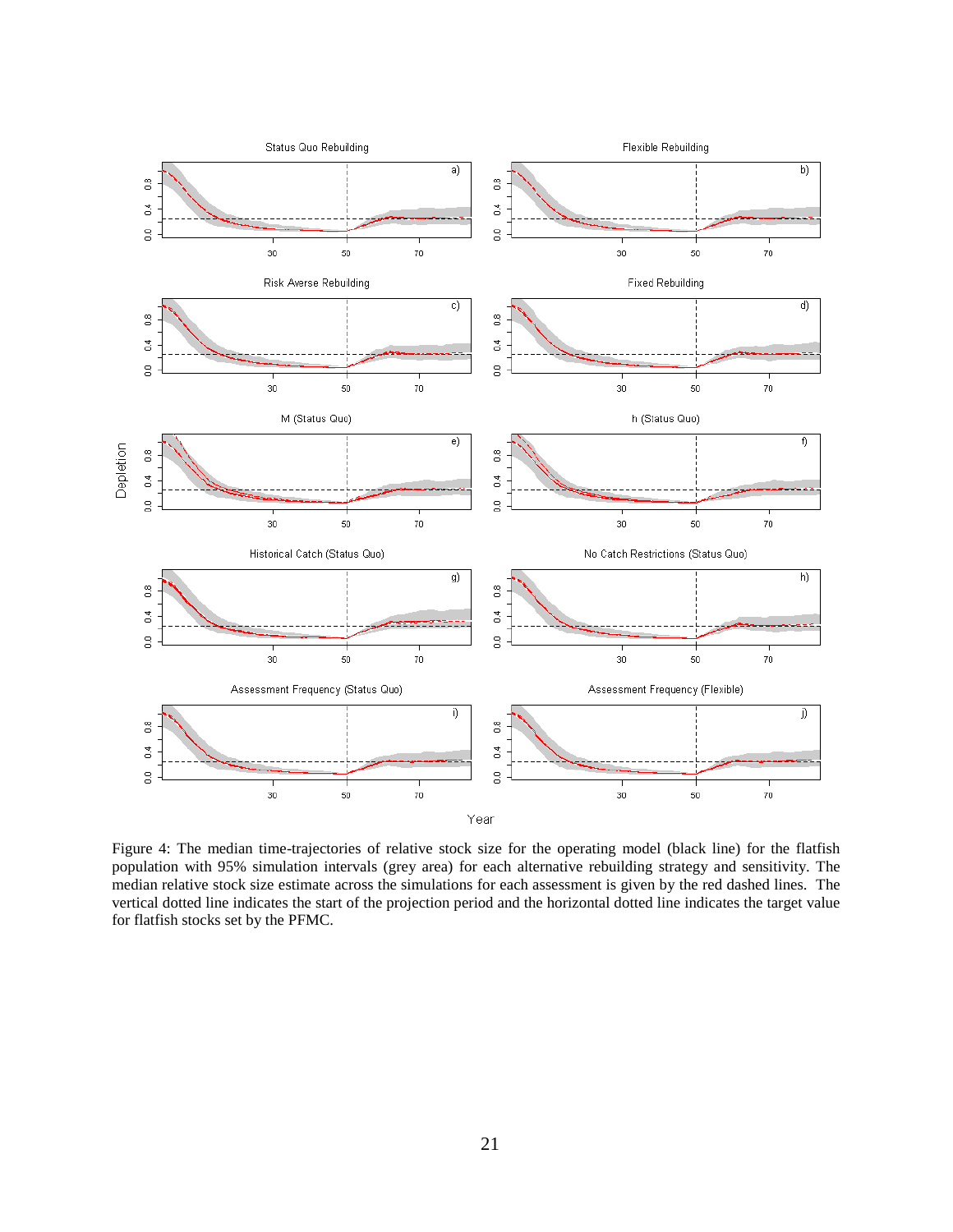

Figure 5: The median time-trajectories of spawning biomass for the operating model (black line) for the roundfish population with 95% simulation intervals (grey area) for each alternative rebuilding strategy and sensitivity. The median spawning biomass estimate across the simulations for each assessment is given by the red dashed lines. The vertical dotted line indicates the start of the projection period.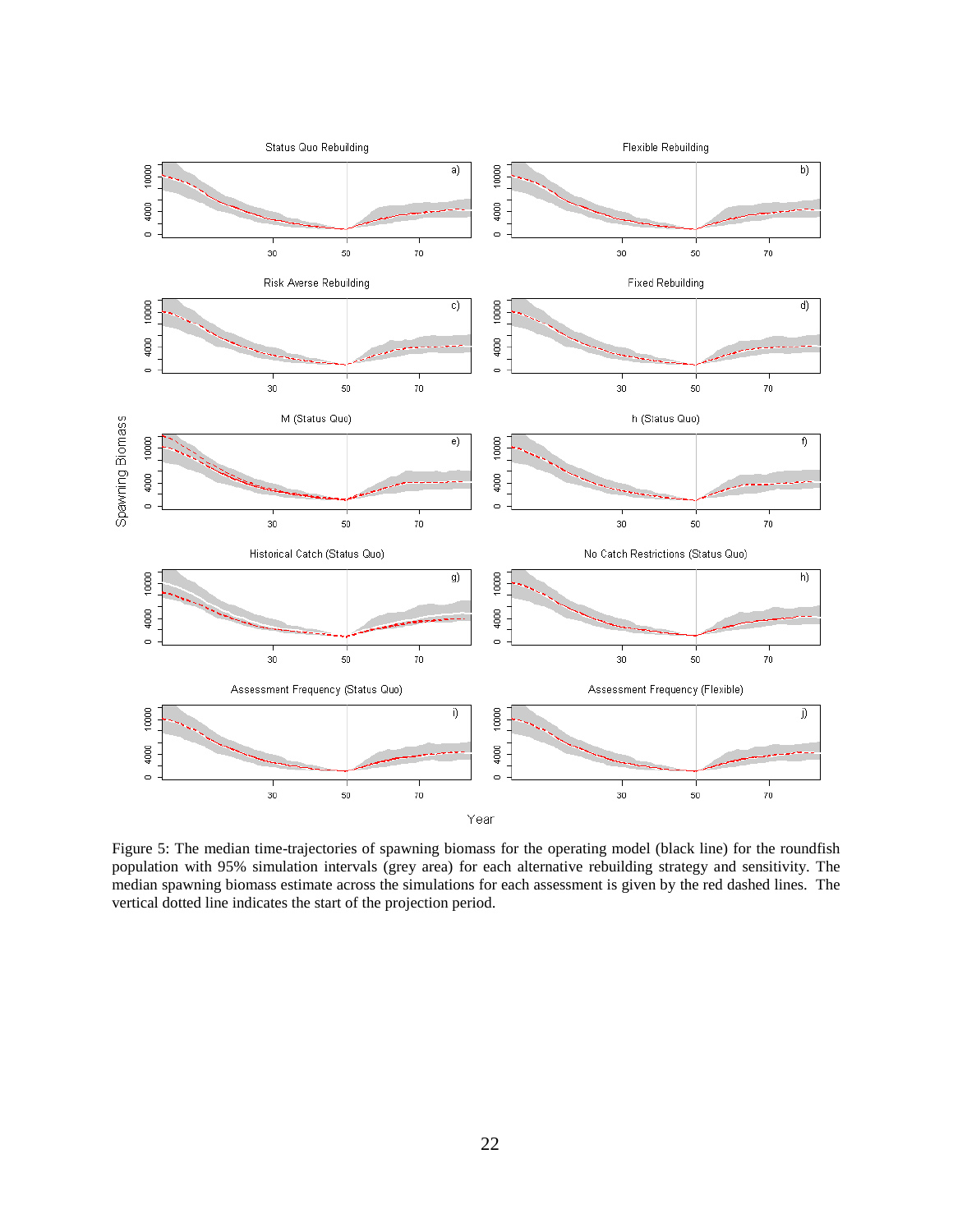

Figure 6: The median time-trajectories of relative stock size for the operating model (black line) for the roundfish population with 95% simulation intervals (grey area) for each alternative rebuilding strategy and sensitivity. The median relative stock size estimate across the simulations for each assessment is given by the red dashed lines. The vertical dotted line indicates the start of the projection period and the horizontal dotted line indicates the target value for roundfish stocks set by the PFMC.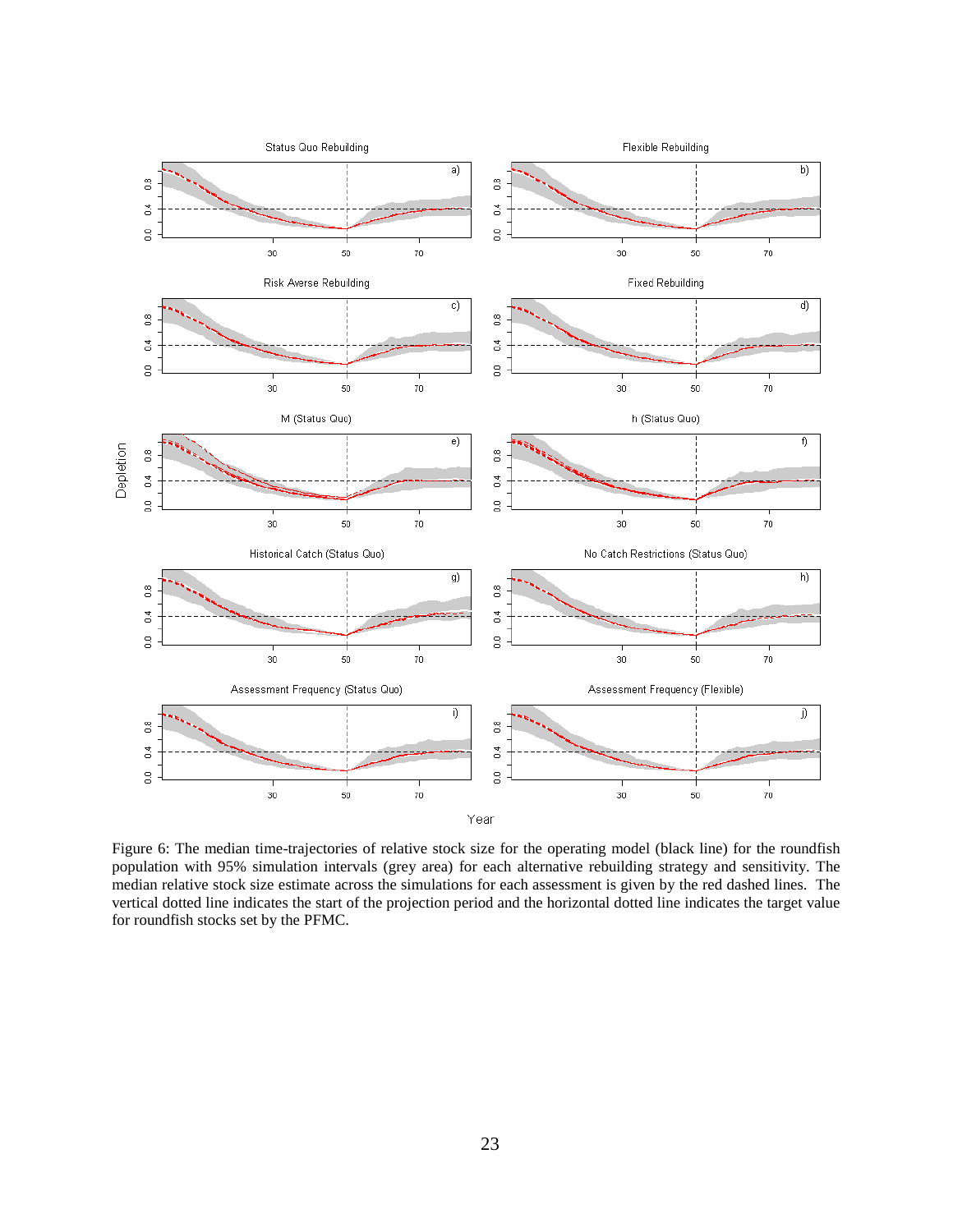

Figure 7: The median time-trajectories of spawning biomass for the operating model (black line) for the medium-lived rockfish population with 95% simulation intervals (grey area) for each alternative rebuilding strategy and sensitivity. The median spawning biomass estimate across the simulations for each assessment is given by the red dashed lines. The vertical dotted line indicates the start of the projection period.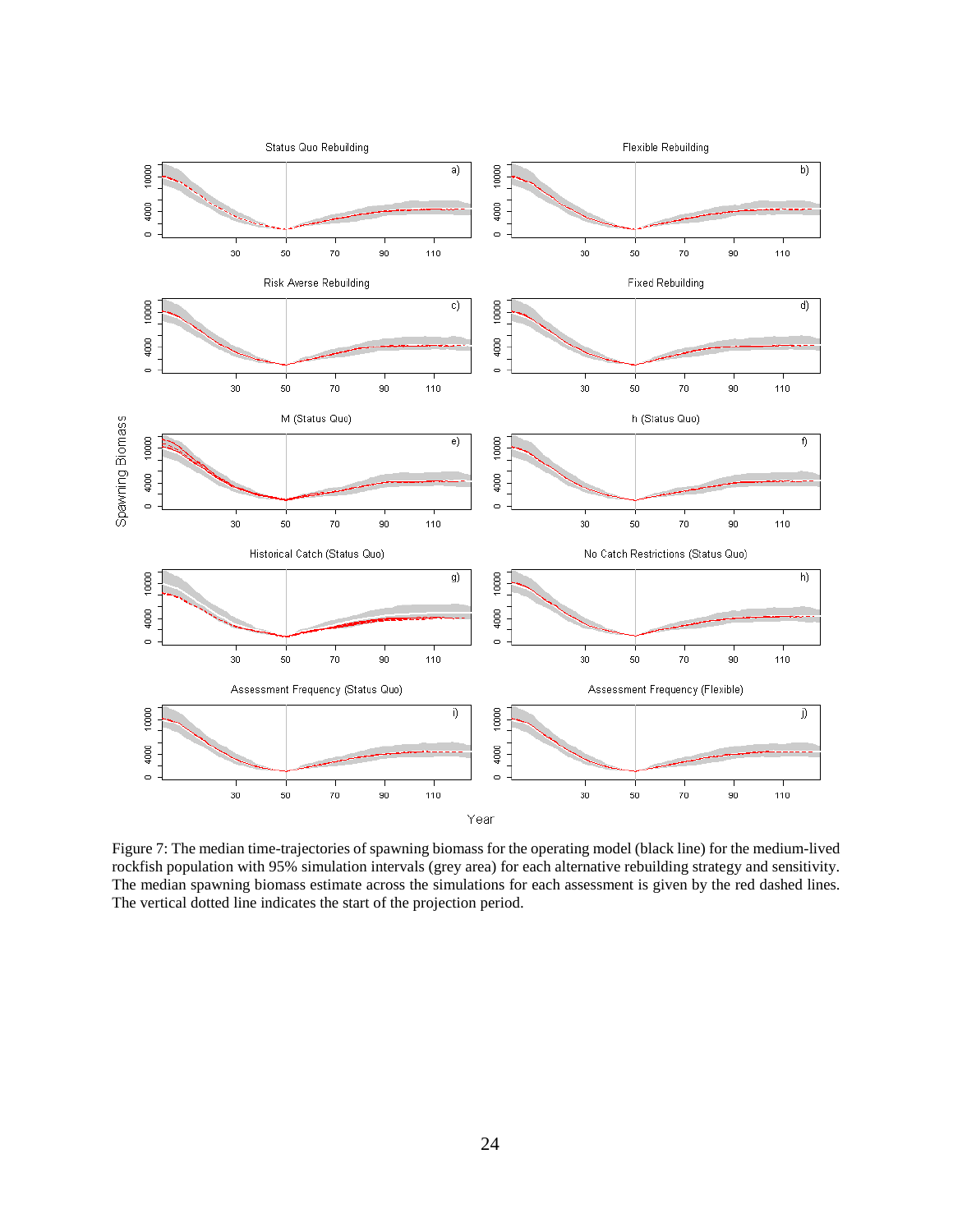

Figure 8: The median time-trajectories of relative stock size for the operating model (black line) for the medium-lived rockfish population with 95% simulation intervals (grey area) for each alternative rebuilding strategy and sensitivity. The median relative stock size estimate across the simulations for each assessment is given by the red dashed lines. The vertical dotted line indicates the start of the projection period and the horizontal dotted line indicates the target value for rockfish stocks set by the PFMC.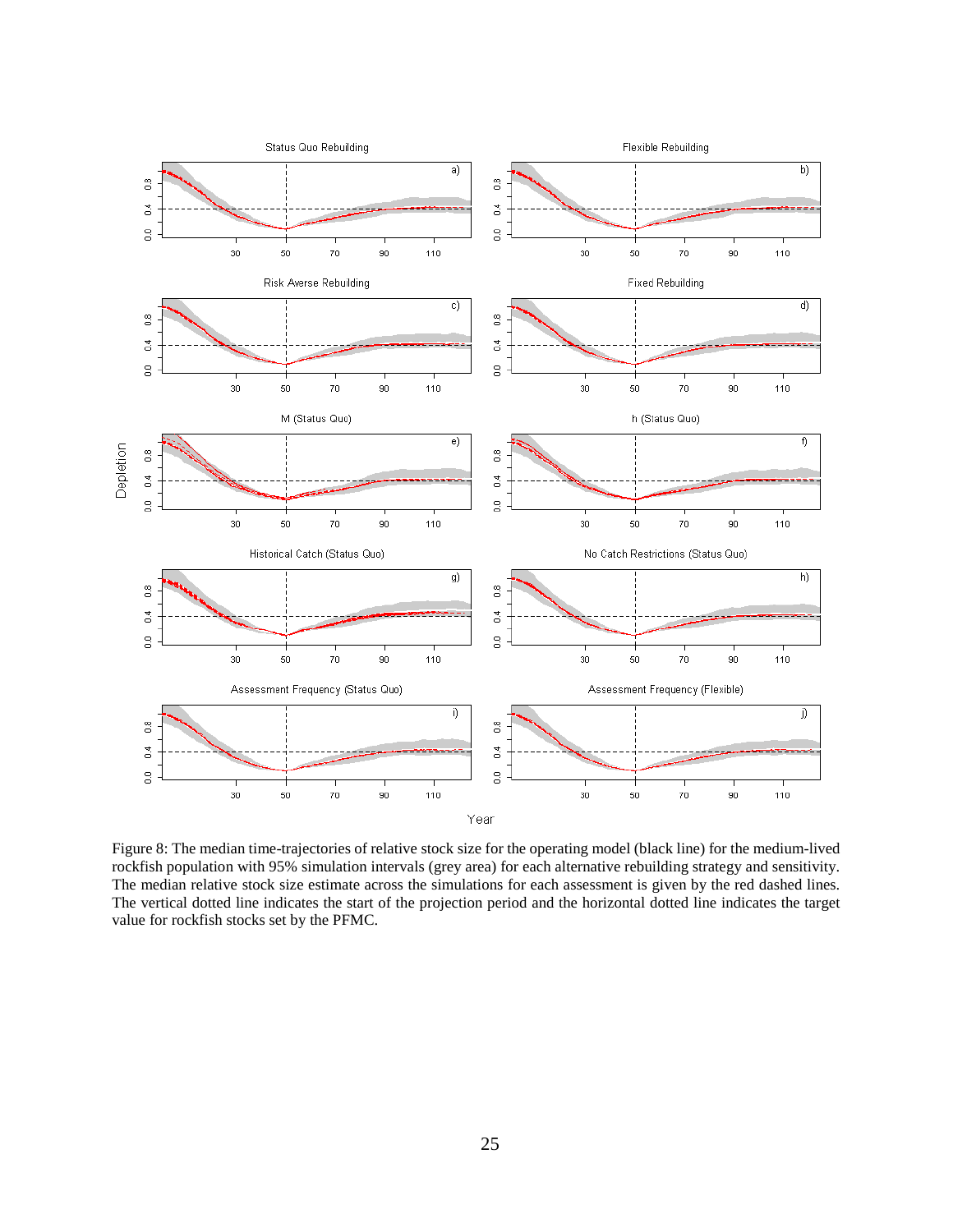

Figure 9: The median time-trajectories of spawning biomass for the operating model (black line) for the long-lived rockfish population with 95% simulation intervals (grey area) for each alternative rebuilding strategy and sensitivity. The median spawning biomass estimate across the simulations for each assessment is given by the red dashed lines. The vertical dotted line indicates the start of the projection period.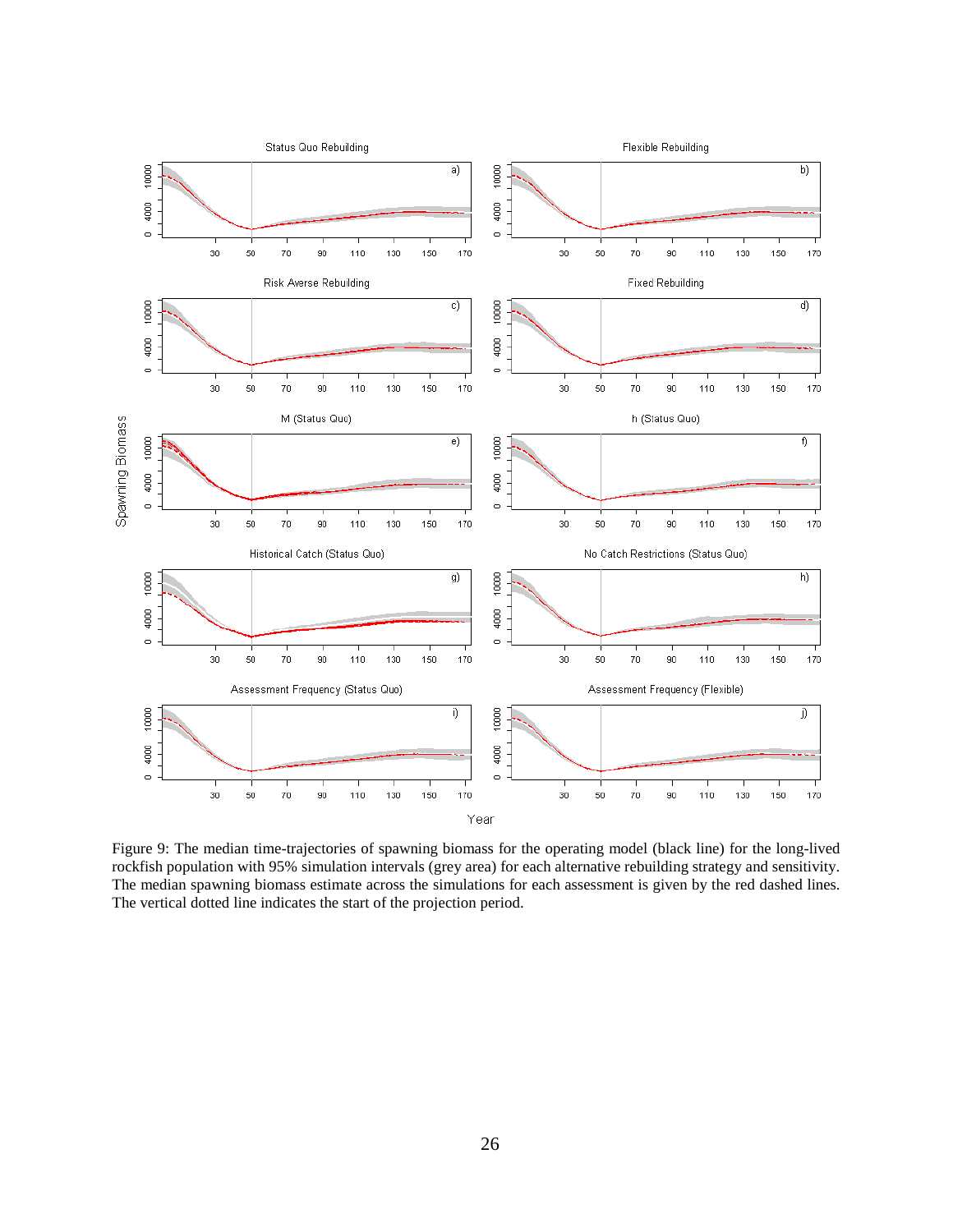

Figure 10: The median time-trajectories of relative stock size for the operating model (black line) for the long-lived rockfish population with 95% simulation intervals (grey area) for each alternative rebuilding strategy and sensitivity. The median relative stock size estimate across the simulations for each assessment is given by the red dashed lines. The vertical dotted line indicates the start of the projection period and the horizontal dotted line indicates the target value for rockfish stocks set by the PFMC.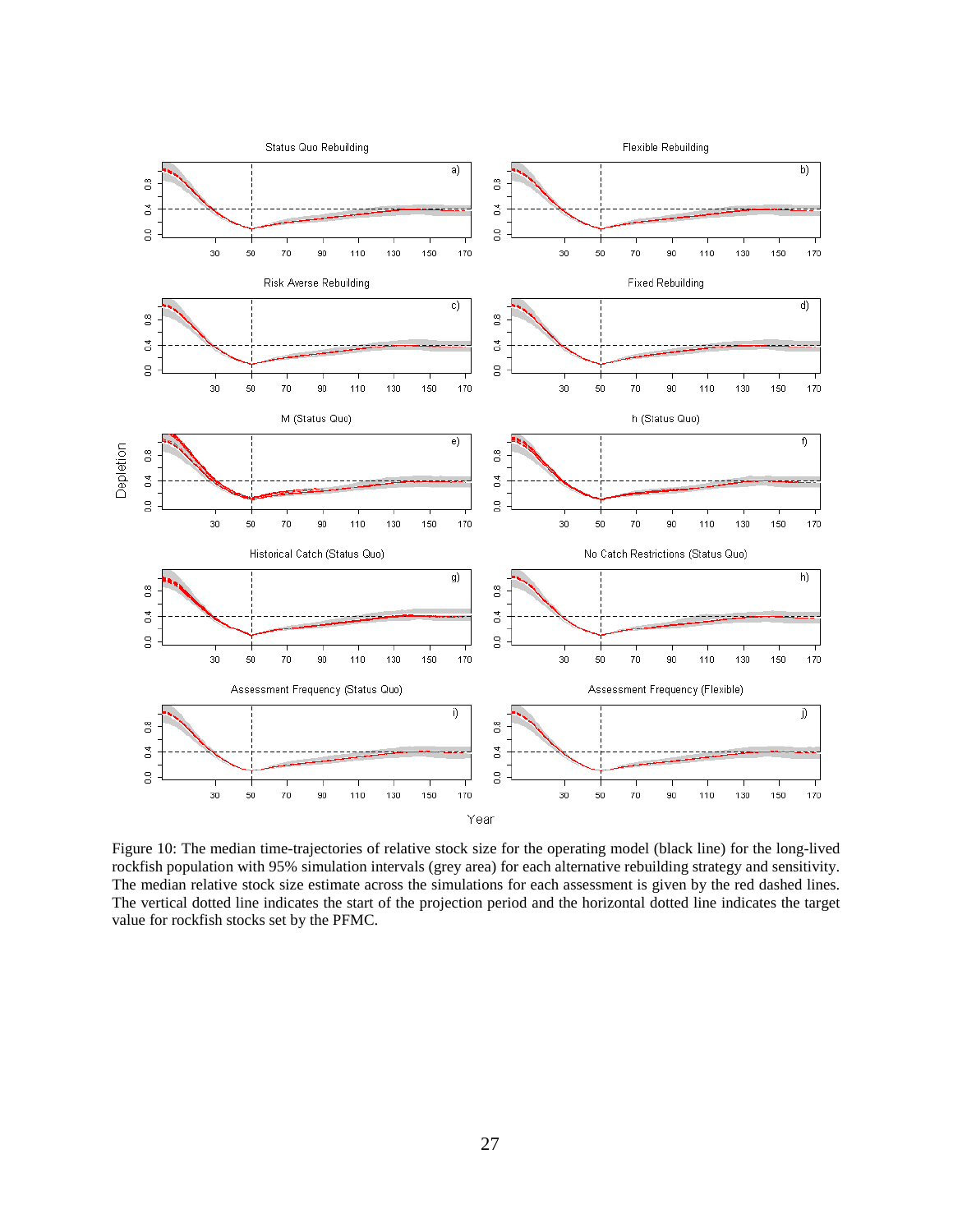



Figure A.1 The flatfish life-history median values and 95% simulation intervals for the number of SPR changes, number of changes to TTARGET, the number of failed rebuilding plans, the average annual variation in catch (AAV), the average catch over the first 5 of the rebuilding period, estimated rebuilding ratio, estimated rebuilding time, relative error of the rebuilding time, and the relative error of the rebuilding ratio. The strategies are 1) Status Quo, 2) Flexible, 3) Risk Averse, 4) Fixed, 1a) Error in Natural Mortality, 1b) Error in Steepness, 1c) Underestimation of Historical Catch, 1d) No Restriction on Catch Restriction, 1e) Assessment Frequency – Status Quo, and 2a) Assessment Frequency – Flexible.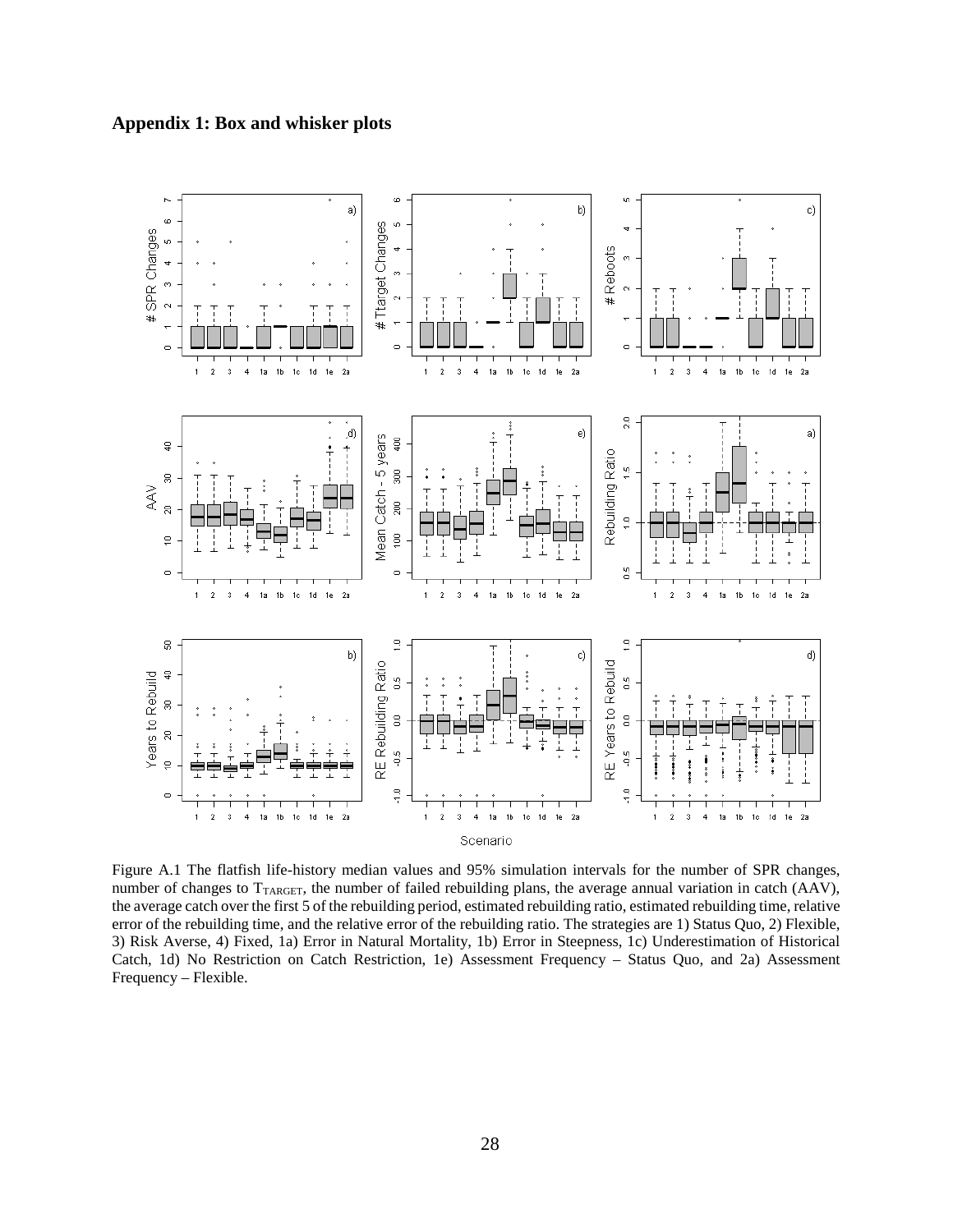

Figure A.2 The roundfish life-history median values and 95% simulation intervals for the number of SPR changes, number of changes to T<sub>TARGET</sub>, the number of failed rebuilding plans, the average annual variation in catch (AAV), the average catch over the first 10 of the rebuilding period, estimated rebuilding ratio, estimated rebuilding time, relative error of the rebuilding time, and the relative error of the rebuilding ratio. The strategies are 1) Status Quo, 2) Flexible, 3) Risk Averse, 4) Fixed, 1a) Error in Natural Mortality, 1b) Error in Steepness, 1c) Underestimation of Historical Catch, 1d) No Restriction on Catch Restriction, 1e) Assessment Frequency – Status Quo, and 2a) Assessment Frequency – Flexible.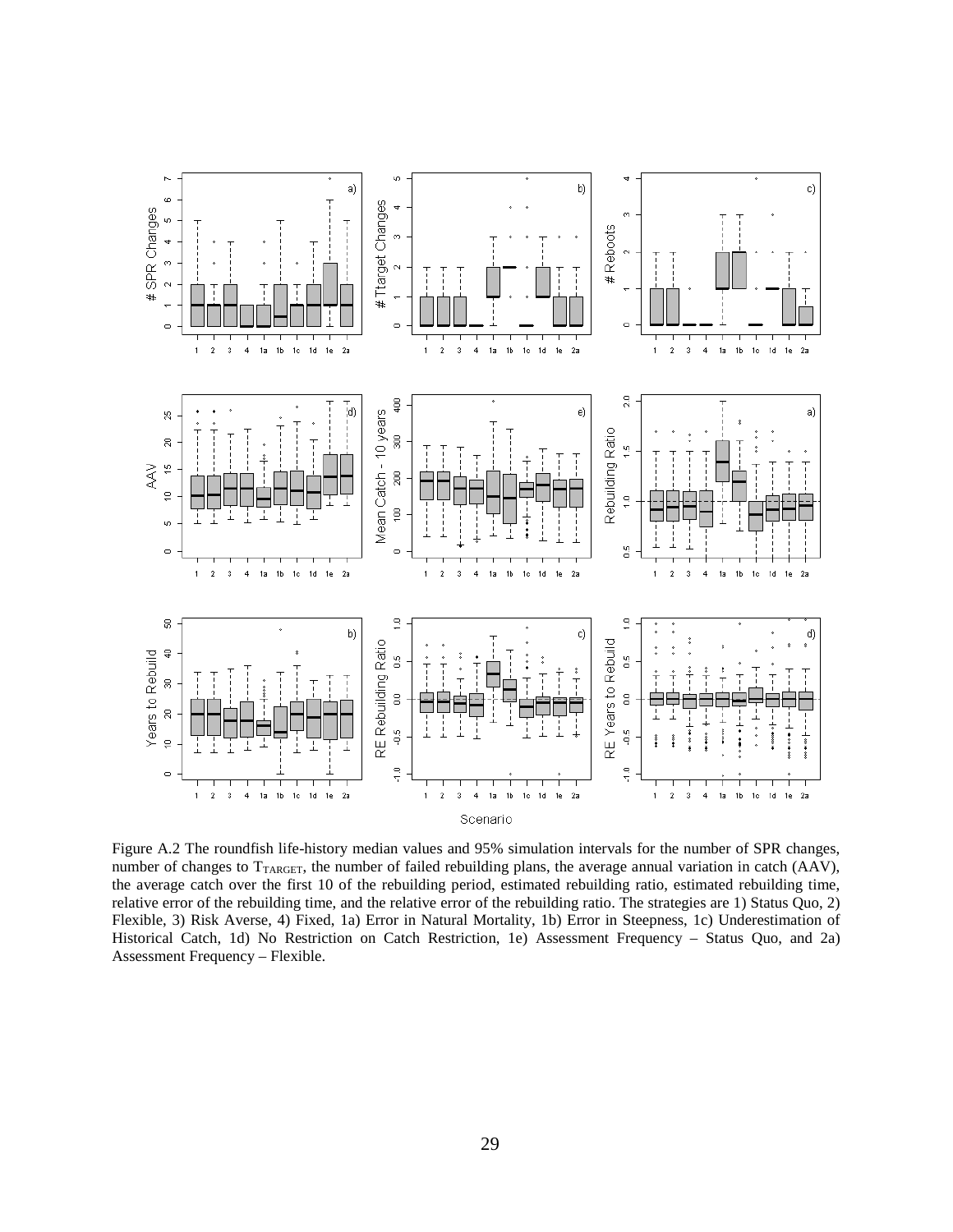

Figure A.3 The medium-lived rockfish life-history median values and 95% simulation intervals for the number of SPR changes, number of changes to TTARGET, the number of failed rebuilding plans, the average annual variation in catch (AAV), the average catch over the first 25 of the rebuilding period, estimated rebuilding ratio, estimated rebuilding time, relative error of the rebuilding time, and the relative error of the rebuilding ratio. The strategies are 1) Status Quo, 2) Flexible, 3) Risk Averse, 4) Fixed, 1a) Error in Natural Mortality, 1b) Error in Steepness, 1c) Underestimation of Historical Catch, 1d) No Restriction on Catch Restriction, 1e) Assessment Frequency – Status Quo, and 2a) Assessment Frequency – Flexible.